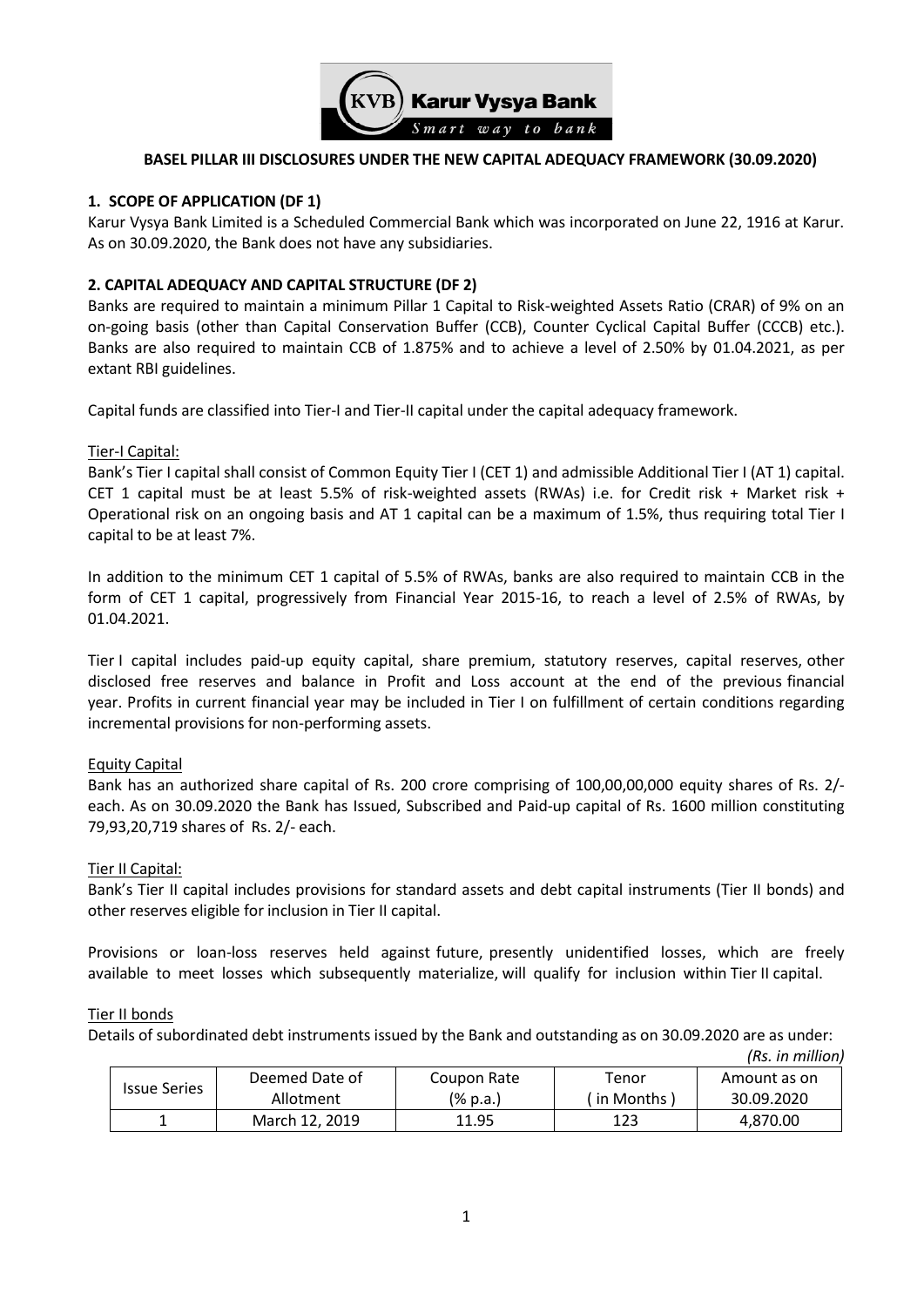| 1,599  |
|--------|
| 63,123 |
| 64,722 |
| 699    |
| 64,023 |
|        |
| 4,870  |
| 1,900  |
| 1,281  |
| 8,051  |
|        |
| 8,051  |
|        |
| 4,870  |
|        |
| 4,870  |
|        |
|        |
|        |
|        |
|        |
| 72,074 |
|        |

## **2.1 CAPITAL ADEQUACY ASSESSMENT PROCESS**

The Bank has a process for assessing its overall capital adequacy in relation to the Bank's risk profile and a strategy for maintaining its capital levels. The process ensures that the Bank has adequate capital to support all the material risks and an appropriate capital cushion. The Bank identifies, assesses and manages comprehensively all risks that it is exposed to through robust risk management framework, control mechanism and an elaborate process for capital calculation and planning.

The Bank has formalized and implemented a comprehensive Internal Capital Adequacy Assessment Process (ICAAP). The Bank's ICAAP covers the process for assessment of the adequacy of capital to support current and projected business levels / risks.

The Bank has a structured process for the identification and evaluation of all risks that the Bank faces, which may have a material impact on its financial position. The Bank considers the following risks as material risks it is exposed to in the normal course of its business and therefore, factors these while assessing / planning capital:

| 1. Credit Risk        | 2. Market Risk        | <sup>1</sup> 3. Operational Risk | 4. Liquidity Risk |
|-----------------------|-----------------------|----------------------------------|-------------------|
| 5. Interest Rate Risk | 6. Concentration Risk | 7. Strategic Risk                | 8. Reputational   |
| in the Banking Book   |                       |                                  | Risk              |

The Bank has also implemented a Board approved Stress Testing Policy. Stress Testing involves the use of various techniques to assess the Bank's potential vulnerability to extreme but plausible ("stressed") business conditions. Typically, this relates, among other things, to the impact on the Bank's profitability and capital adequacy. Stress Tests are conducted on the Bank's on and off balance sheet exposures to test the impact of Credit risk, Market risk, Liquidity risk and Interest Rate Risk in the Banking Book (IRRBB). The stress test results are put up to the Risk Management Committee (RMC) of the Board for their review and guidance. The Bank periodically assesses and refines its stress tests in an effort to ensure that the stress scenarios capture material risks as well as reflect possible extreme market moves that could arise as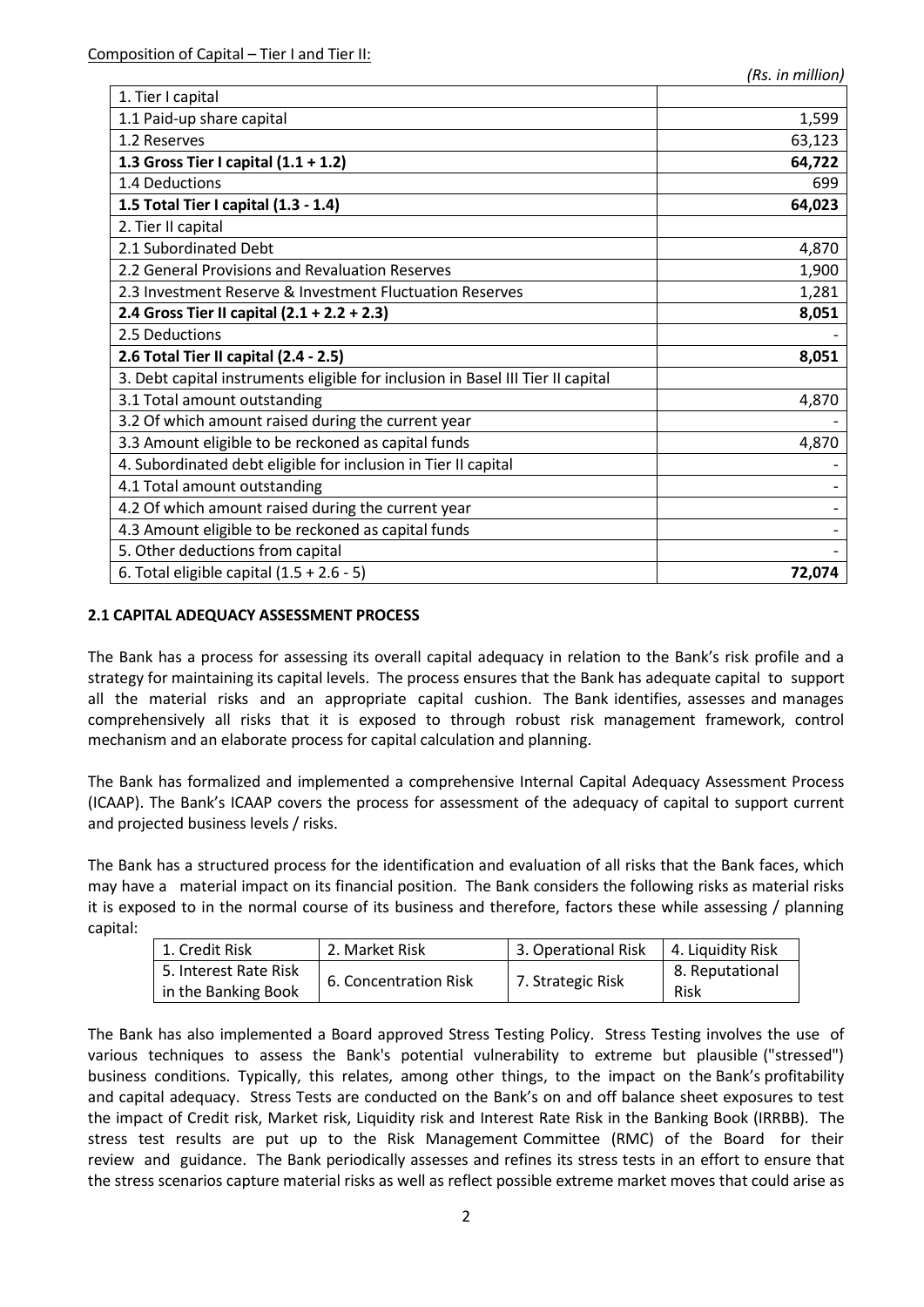a result of market conditions. The stress tests are used in conjunction with the Bank's business plans for the purpose of capital planning in the ICAAP. In line with the RBI guidelines for implementing the New Capital Adequacy Framework under Basel III, the Bank has successfully migrated to the framework from April 1, 2013.

In accordance with the RBI's requirement, the Bank has continued to adopt Standardized Approach (SA) for Credit Risk and Basic Indicator Approach (BIA) for Operational Risk to compute capital as on 30.09.2020. Besides this, the Bank continues to apply the Standardized Duration Approach (SDA) for computing capital requirement for Market Risk. RBI has prescribed banks to maintain a minimum CRAR of 10.875% with regard to credit risk, market risk and operational risk as on 30.09.2020.

## **2.2 CAPITAL ADEQUACY AS ON 30.09.2020**

The total Capital to Risk Weighted Assets Ratio (CRAR) as per Basel III guidelines works to 18.41% as on 30.09.2020 (as against minimum regulatory requirement of 10.875%). The Tier I CRAR stands at 16.35%. The Bank has followed the extant RBI guidelines to arrive at the eligible capital, risk weighted assets and CRAR.

Capital requirements for Credit Risk, Market Risk and Operational Risk:

|                                                      | (Rs. in million) |
|------------------------------------------------------|------------------|
| 1. Capital requirement for Credit Risk               |                  |
| -Portfolio subject to Standardized Approach          | 34,124           |
| -Securitization exposures                            |                  |
| 2. Capital requirement for Market Risk               |                  |
| <b>Standardized Duration Approach</b>                | 1,927            |
| Interest Rate Risk<br>$\circ$                        | 1,001            |
| Foreign Exchange Risk (Including gold)<br>$\circ$    | 49               |
| <b>Equity Risk</b><br>$\circ$                        | 877              |
| 3. Capital requirement for Operational Risk          |                  |
| <b>Basic Indicator Approach</b>                      | 6,531            |
| Total capital requirements at $10.875\%$ (1 + 2 + 3) | 42,582           |
| <b>Total capital</b>                                 | 72,074           |
| CRAR <sup>%</sup>                                    | 18.41%           |
| Tier-I CRAR %                                        | 16.35%           |
| <b>CET 1 %</b>                                       | 16.35%           |

#### **3. RISK EXPOSURE AND ASSESSMENT**

The Bank is exposed to various types of risk such as Credit, Market, Operational, Liquidity, Interest Rate, Reputational, Legal and Strategic risk. The Bank has separate and independent Risk Management Department in place which oversees the management of all types of risks in an integrated fashion.

The objective of risk management is to have optimum balance between risk and return. It entails the identification, measurement and management of risks across the various businesses of the Bank. Risk is managed through framework defined in policies approved by the Board of Directors and supported by an independent risk management function which monitors and takes corrective action so that the Bank operates within its risk appetite. The risk management function attempts to anticipate vulnerabilities through quantitative or qualitative examination of the embedded risks in various activities. The Bank continues to focus on refining and improving its risk management systems. In addition to ensuring compliance with regulatory requirements, the Bank has developed robust internal systems for assessing capital requirements keeping in view the business objectives.

The Board of Directors approves the strategies and policies for Risk Management, based on recommendations of the RMC of the Board set up to focus upon risk management issues. The RMC of the Board reviews various aspects of risk arising from the businesses undertaken by the Bank. Operating level risk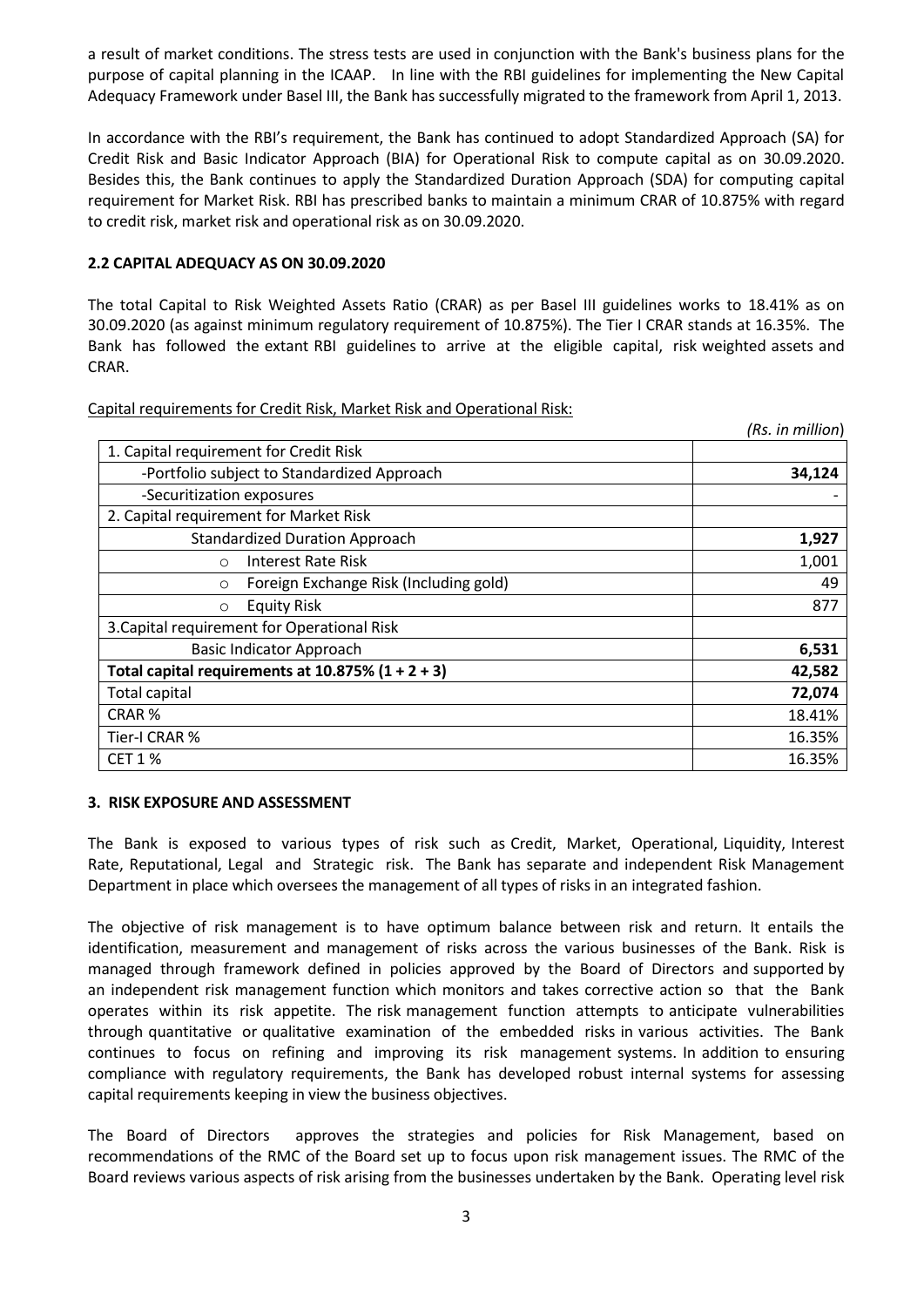committees comprising of senior management viz. Asset Liability Management Committee, Operational Risk Management Committee, Market Risk Management Committee and the Credit Risk Management Committee oversee specific risk areas. These committees in turn provide inputs for review by the RMC of the Board.

## 3.1 Risk Management Committee of the Board:

The RMC of the Board is the primary tier to oversee implementation of Board approved strategies and policies, recommend setting up of tolerance limits wherever required, monitor implementation of strategies and policies, as well as adherence to prescribed tolerance limits etc. The RMC oversees the functioning of executive level committees for risk management.

#### 3.2 Executive Level Committees:

At executive management level, the organizational responsibilities for implementing and monitoring Board approved strategies and policies and adhering to prescribed tolerance limits etc. are as under:

| S.N. | Name of the committee            | <b>Focus Area</b>                           | Chairman               |
|------|----------------------------------|---------------------------------------------|------------------------|
| 1    | Risk<br>Credit<br>Management     | All<br>Risk<br>Credit<br>οf<br>aspects      | MD & CEO               |
|      | Committee (CRMC)                 | Management, Monitoring & Control            |                        |
| 2    | Liability<br>Management<br>Asset | All<br>Liability<br>Asset<br>of<br>aspects  |                        |
|      | Committee (ALCO)                 | Management, Monitoring & Control,           |                        |
|      |                                  | Interest rate review etc.                   | <b>Chief Operating</b> |
| 3    | Risk<br>Market<br>Management     | Risk<br>All<br>Market<br>0f<br>aspects      | Officer (COO)          |
|      | Committee (MRMC)                 | Management, Monitoring & Control.           |                        |
|      | Operational Risk Management      | All<br>Risk<br>of<br>Operational<br>aspects |                        |
| 4    | Committee (ORMC)                 | Management, Monitoring & Control.           |                        |

#### **4. CREDIT RISK (DF 3)**

4 .1 Credit risk is defined as the possibility of losses associated with diminution in the credit quality of borrowers or counterparties. In a bank's portfolio, losses stem from outright default due to inability or unwillingness of a customer or counterparty to meet commitments in relation to lending, trading, settlement and other financial transactions.

The Bank adopts the definition of 'past due' and 'impaired credits' (for accounting purposes) as defined by RB under Income Recognition, Asset Classification and Provisioning (IRAC) norms.

#### 4.1.1. Credit Risk Management

CRMC is the top-level functional committee for managing credit risk. The committee is responsible for implementation of Credit Policy approved by the Bank's Board. The committee considers and takes decision necessary to manage and control credit risk within the overall quantitative prudential limits approved by the Bank's Board. The Committee is entrusted with the responsibilities to formulate standards for presentation of credit proposals, financial covenants, rating standards and benchmarks.

The Bank has adopted an integrated approach to CRM, which encompasses:

- Establishment and articulation of corporate priorities
- Institution and inculcation of an appropriate credit culture
- Determination of specific credit risk strategy and profile
- Implementation of appropriate credit risk controls
- Monitoring the effectiveness of credit risk controls

The Bank has implemented the Standardized approach for regulatory capital measurement for credit risk.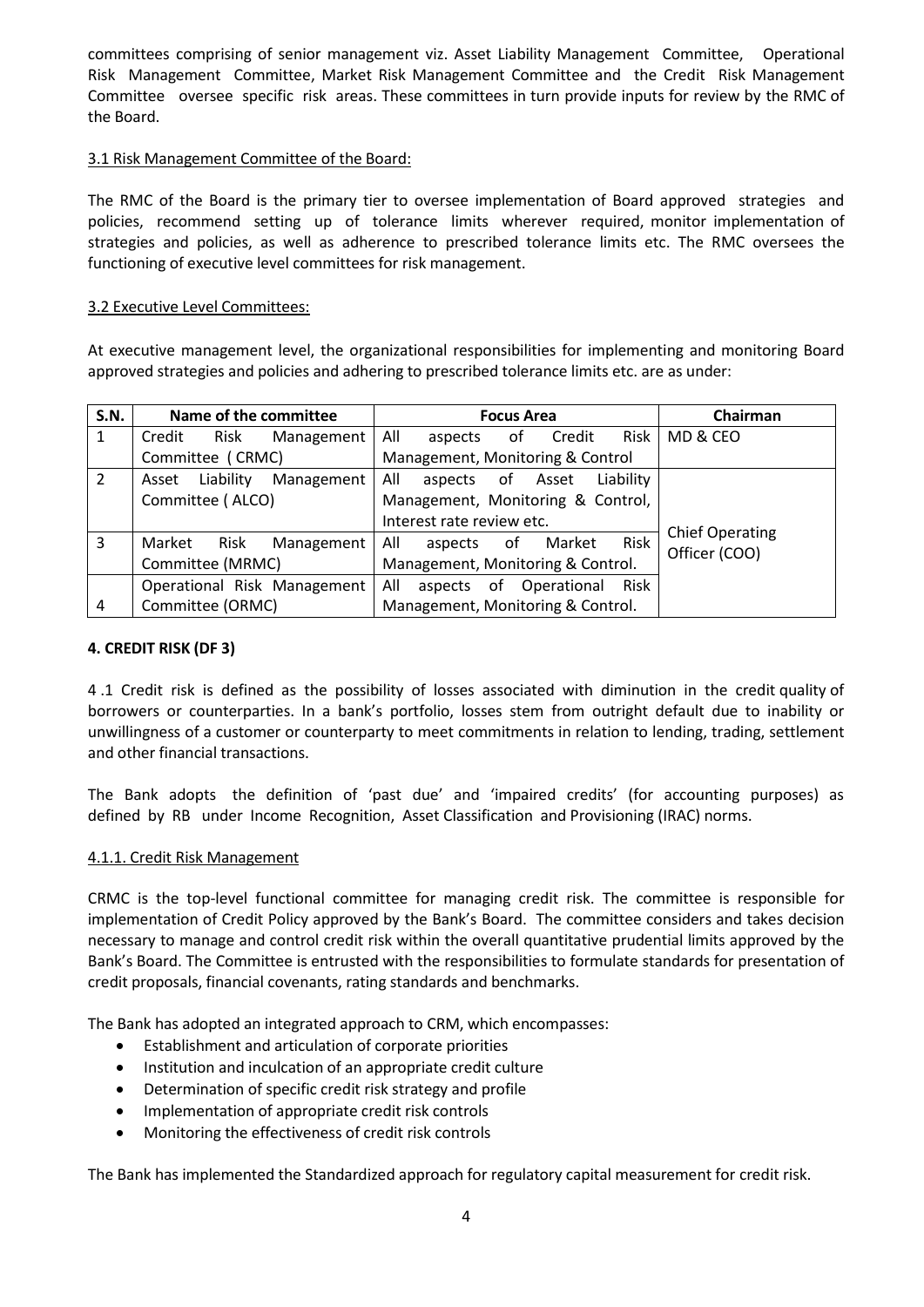## 4.1.2. Credit Risk Strategy and Risk Profile:

The Bank has adopted a credit risk strategy and risk appetite, which is in line with its risk taking ability to ensure conservation and growth of shareholder funds, with a proper balance between risk and reward. Financial resources are allocated to optimize the risk reward ratio.

There is a clearly articulated definition of acceptable credit risk, based upon:

- Identification of target markets/segments
- Establishing of characteristics of desirable customers within the target market
- Assessing whether adequate resources are available to support the business
- Ensuring that all legal and regulatory requirements are complied with
- Ensuring that the portfolio is consistent with the Bank's strategy and objectives especially in relation to risk concentration, maturity profile and liquidity management

## 4.1.3 Credit Risk Controls:

Credit risk controls focus on identification, measuring, monitoring and managing the assumed risks and include:

- A documented credit policy and credit risk rating policy
- Approval process with delegated authorities
- Asset quality and risk rating system and its verification
- **Effective loan disbursement mechanism to minimize the legal risk**
- Effective loan administration to ensure past-due management and bad loan detection
- A loan review mechanism
- Portfolio management tools to manage portfolio risks

Management of credit risk is at three levels:

- Strategic or Portfolio level, so as to ensure that no single event can have a significant adverse impact.
- Established credit policy to have a minimum standard for assuming risk
- Reliance on the competence of trained staff to make sound credit decisions

The Bank relies upon formal and conventional credit risk assessment, viz.:

- The ability and willingness of borrowers to repay.
- Dependence primarily on cash flows for repayment with security taken to provide a secondary source of repayment.
- Quality of data and analysis thereof forms the basis of assessment and not external reputation or unsubstantiated beliefs.
- Rational assessment of probability of default and assessment of 'Worst Case Scenario'.
- Transparency and communication of all relevant facts (negative as well as positive) necessary for making an informed credit decision.
- Documentation of all assessment, rationale and decisions.
- Know Your Customers 'KYC' forms the bedrock of initiating and sustaining any relationship.

## 4.2 Total gross credit risk exposure:

|                    | (Rs. in million) |
|--------------------|------------------|
| Category: Domestic | Amount           |
| Fund based         | 602,027          |
| Non fund based     | 31,941           |
| Total              | 633,968          |

*Note:*

1. Fund based credit exposure excludes cash in hand, balance with RBI, investments in shares and bonds etc., deposits placed with NABARD, SIDBI & NHB, fixed and other assets.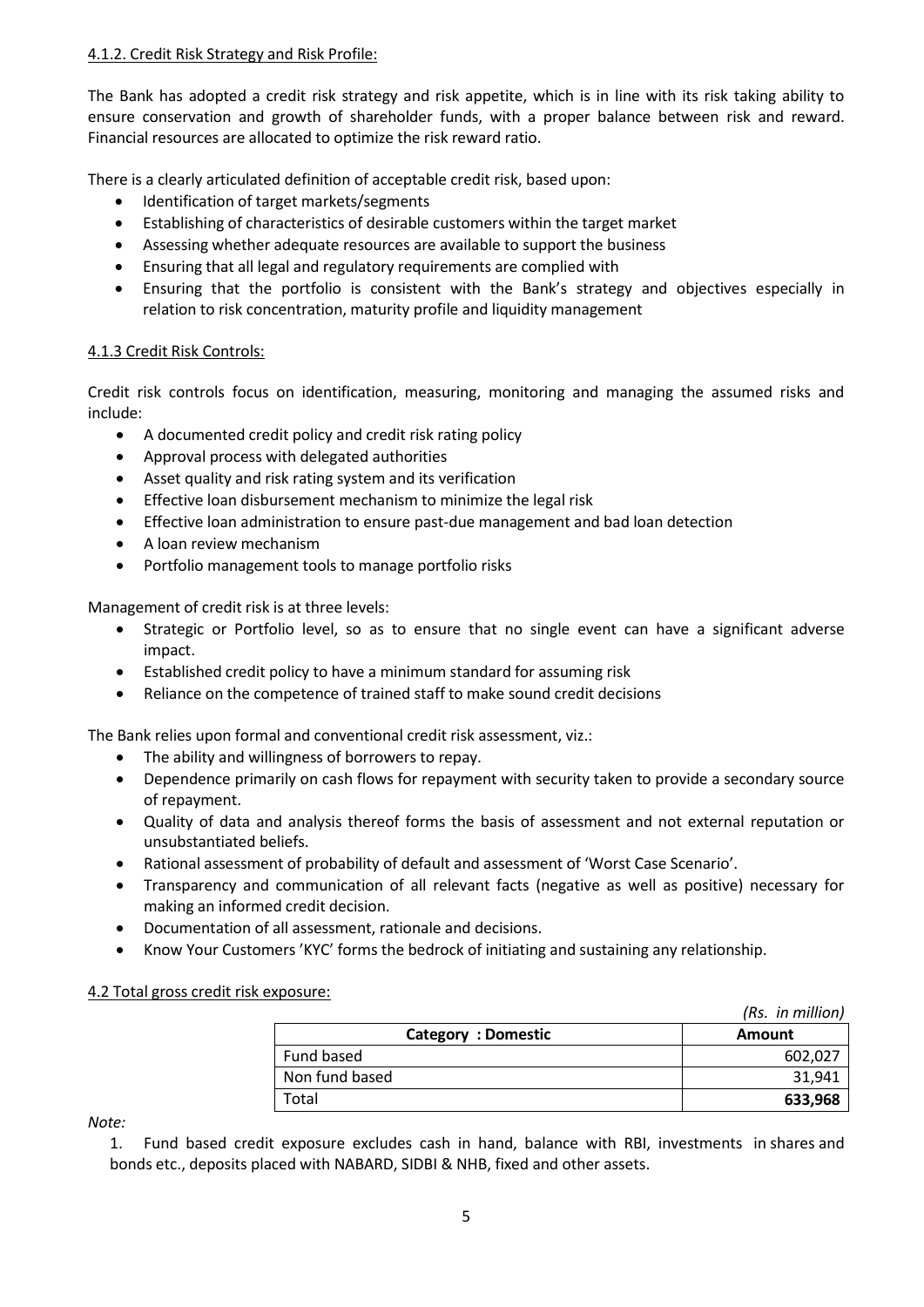2. Non-fund based exposure includes outstanding Letter of Credit, Acceptances and Bank Guarantee exposures.

Exposure includes credit exposure (funded and non-funded credit limits) and investment exposure (including underwriting and similar commitments). The sanctioned limits or outstanding, whichever is higher, is reckoned for arriving at the exposure limit. In case of fully drawn term loans (i.e. where there is no scope for further drawal of any portion of the sanctioned limit), the outstanding is treated as the exposure.

|                       |                   |                      | (Rs. in million)  |
|-----------------------|-------------------|----------------------|-------------------|
| <b>STATE</b>          | <b>FUND BASED</b> | <b>STATE</b>         | <b>FUND BASED</b> |
| ANDHRA PRADESH        | 74,304            | MAHARASHTRA          | 44,744            |
| <b>BIHAR</b>          | 40                | <b>ORISSA</b>        | 1,509             |
| CHANDIGARH            | 583               | <b>PONDICHERRY</b>   | 4,400             |
| <b>CHHATTISGARH</b>   | 176               | <b>PUNJAB</b>        | 1,133             |
| <b>DELHI</b>          | 13,500            | RAJASTHAN            | 285               |
| <b>GOA</b>            | 317               | <b>TAMILNADU</b>     | 248,269           |
| <b>GUJARAT</b>        | 14,378            | TELANGANA            | 41,204            |
| <b>HARYANA</b>        | 3,698             | UTTARAKHAND          | 76                |
| <b>JHARKHAND</b>      | 208               | <b>UTTAR PRADESH</b> | 2,550             |
| KARNATAKA             | 33,155            | <b>WEST BENGAL</b>   | 8,732             |
| KERALA                | 10,025            | <b>TOTAL</b>         |                   |
| <b>MADHYA PRADESH</b> | 795               |                      | 504,081           |

4.3 Geographical Distribution of Credit:

4.4 Industry wise distribution of exposures

|                                                 |                   | (Rs .in million)      |
|-------------------------------------------------|-------------------|-----------------------|
| <b>Industry</b>                                 | <b>Fund Based</b> | <b>Non-Fund Based</b> |
| MINING & QUARRYING                              | 2,295             | 333                   |
| <b>FOOD PROCESSING</b>                          | 4,272             | 1,306                 |
| <b>BEVERAGES &amp; TOBACCO</b>                  | 1,561             | 14                    |
| <b>TEXTILES</b>                                 | 43,185            | 1,620                 |
| LEATHER AND LEATHER PRODUCTS                    | 488               | $\overline{2}$        |
| WOOD AND WOOD PRODUCTS                          | 4,328             | 1,775                 |
| PAPER AND PAPER PRODUCTS                        | 4,674             | 379                   |
| PETROLEUM                                       | 438               | 3                     |
| CHEMICALS AND CHEMICAL PRODUCTS                 | 5,005             | 174                   |
| RUBBER, PLASTIC AND THEIR PRODUCTS              | 6,104             | 125                   |
| <b>GLASS &amp; GLASSWARE</b>                    | 451               | 13                    |
| <b>CEMENT &amp; CEMENT PRODUCTS</b>             | 2,593             | 73                    |
| <b>BASIC METAL AND METAL PRODUCTS</b>           | 8,423             | 1,624                 |
| <b>ALL ENGINEERING</b>                          | 5,330             | 1,077                 |
| VEHICLES, VEHICLE PARTS AND TRANSPORT EQUIPMENT | 5,321             | 99                    |
| <b>GEMS AND JEWELLERY</b>                       | 7,220             | 2,027                 |
| <b>CONSTRUCTION</b>                             | 3,735             | 2,924                 |
| <b>INFRASTRUCTURE</b>                           | 19,435            | 2,983                 |
| <b>OTHER INDUSTRIES</b>                         | 4,565             | 236                   |
| <b>OTHERS</b>                                   | 414,816           | 15,154                |
| <b>TOTAL</b>                                    | 544,239           | 31,941                |

4.5 Exposure to Industries in excess of 5% of total exposure

|          |                              | (Rs. in million)                 |
|----------|------------------------------|----------------------------------|
| Industry | <b>Fund based Facilities</b> | <b>Non-Fund based Facilities</b> |
| TEXTILES | 43.185                       | 1.620                            |
| Total    | 43,185                       | 1.620                            |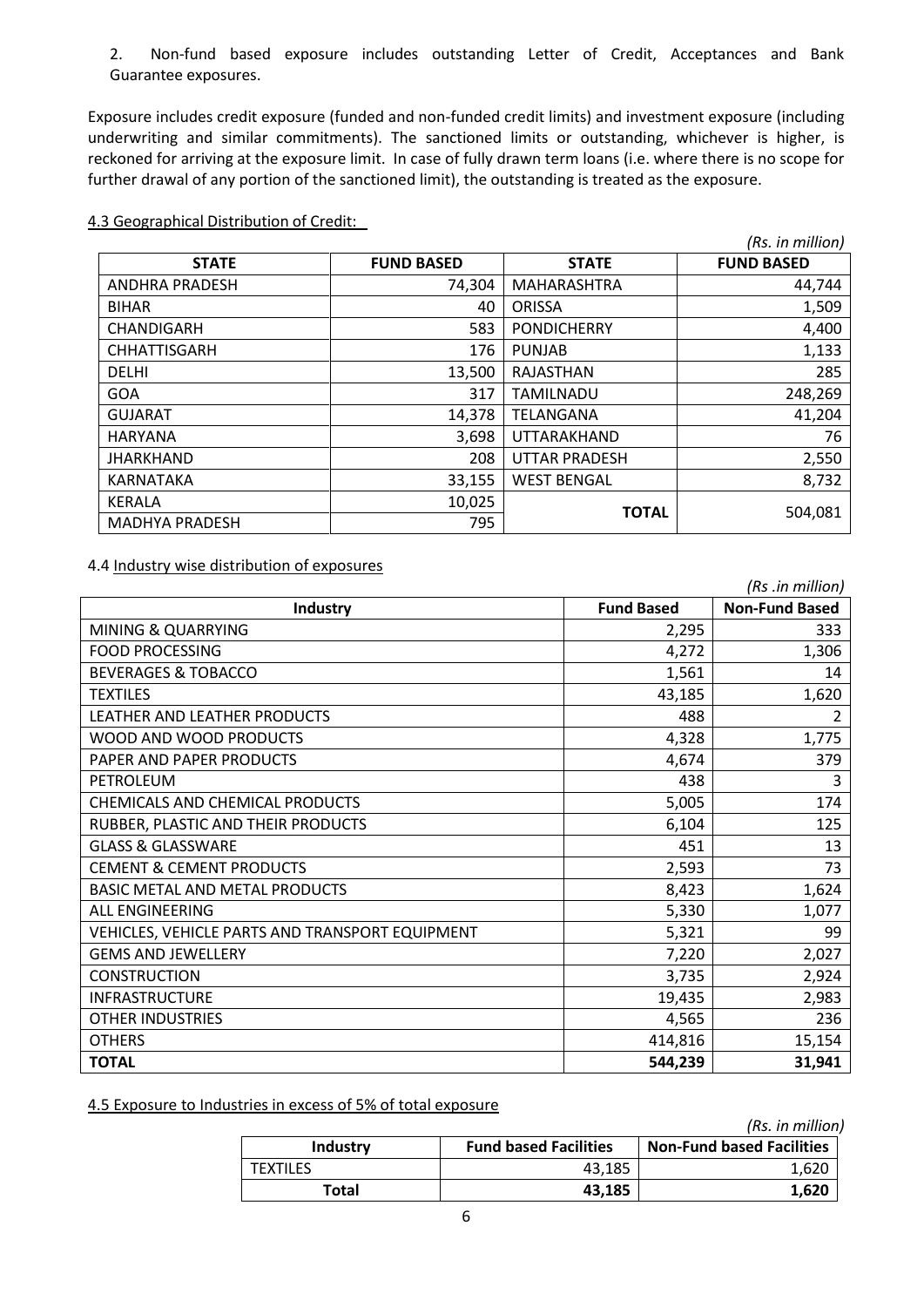# 4.6 Residual contractual maturity breakdown of assets\*

*(Rs. in million)*

| <b>Residual Maturity</b>   |             | Cash                     | Bal.<br>with<br><b>RBI</b> | Bal.<br>with<br>other<br>banks | Investm<br>ents | <b>Advanc</b><br>es<br>(Perfor<br>ming) | <b>Gross</b><br>NPA+<br><b>NPI</b> | <b>Fixed</b><br><b>Assets</b> | Other<br><b>Assets</b>   | <b>Total</b> |
|----------------------------|-------------|--------------------------|----------------------------|--------------------------------|-----------------|-----------------------------------------|------------------------------------|-------------------------------|--------------------------|--------------|
| Day 1                      |             | 6,807                    | 714                        | 524                            | 68,002          | 8,888                                   |                                    | $\overline{\phantom{0}}$      | 2,640                    | 87,575       |
| 2-7 Days                   |             |                          | 354                        | 733                            | 2,326           | 4,565                                   | $\overline{a}$                     | $\overline{\phantom{0}}$      | 330                      | 8,308        |
| 8-14 Days                  |             |                          | 343                        | 734                            | 2,051           | 5,226                                   | $\overline{\phantom{0}}$           | $\overline{a}$                | 330                      | 8,684        |
| 15-30 Days                 |             |                          | 617                        |                                | 3,945           | 14,779                                  | $\overline{\phantom{0}}$           | $\qquad \qquad -$             | $\overline{\phantom{a}}$ | 19,341       |
| 31 Days & upto 2<br>Months |             |                          | 1,028                      |                                | 6,415           | 16,762                                  |                                    |                               |                          | 24,205       |
| Over                       | Upto        |                          |                            |                                |                 |                                         |                                    |                               |                          |              |
| $\overline{2}$<br>Months   | 3<br>Months |                          | 972                        |                                | 5,817           | 13,546                                  |                                    |                               |                          | 20,335       |
| 3<br>Months                | 6<br>Months |                          | 1,861                      |                                | 14,138          | 51,218                                  |                                    |                               |                          | 67,217       |
| 6<br>Months                | 1 Year      |                          | 4,390                      |                                | 27,010          | 72,280                                  |                                    |                               |                          | 103,680      |
| 1 Year                     | 3 Years     | $\overline{\phantom{0}}$ | 4,529                      | 9                              | 29,006          | 179,719                                 | $\qquad \qquad -$                  | $\qquad \qquad -$             |                          | 213,263      |
| 3 Years                    | 5 Years     | $\overline{\phantom{0}}$ | 2,176                      | $\qquad \qquad -$              | 15,782          | 37,253                                  | 6,214                              | $\qquad \qquad -$             | $\overline{\phantom{a}}$ | 61,425       |
| Over 5 Years               |             |                          | 1,939                      | $\overline{\phantom{0}}$       | 12,388          | 59,860                                  | 35,006                             | 5,564                         | 9,817                    | 124,574      |
| <b>Total</b>               |             | 6,807                    | 18,923                     | 2,000                          | 186,880         | 464,096                                 | 41,220                             | 5,564                         | 13,117                   |              |

*\* As per ALM Guidelines*

## 4.7 Non Performing Advances and Provisions

| (Rs. in million)                                 |           |                          |  |
|--------------------------------------------------|-----------|--------------------------|--|
| <b>Particulars</b>                               |           | Amount                   |  |
| a) Gross NPA                                     |           |                          |  |
| i. Substandard                                   |           | 6,214                    |  |
| ii. Doubtful 1                                   |           | 9,594                    |  |
| iii. Doubtful 2                                  |           | 12,092                   |  |
| iv. Doubtful 3                                   |           | 5,852                    |  |
| v. Loss                                          |           | 6,232                    |  |
| <b>Total</b>                                     |           | 39,984                   |  |
| b) Net NPA                                       |           | 14,282                   |  |
| c) NPA Ratios                                    |           |                          |  |
| i.<br>Gross NPAs to Gross Advances (%)           |           | 7.93                     |  |
| ii.<br>Net NPAs to Net Advances (%)<br>2.99      |           |                          |  |
| d) Movement of NPA (Gross)                       |           |                          |  |
| i. Opening balance 01.04.2020                    |           | 42,128                   |  |
| ii. Additions during the year                    |           | 479                      |  |
| iii. Reductions during the year                  |           | 2623                     |  |
| iv. Closing balance 30.09.2020                   |           | 39,984                   |  |
| e) Movement of provisions for NPA                | Specific  | General                  |  |
|                                                  | Provision | Provision                |  |
| i. Opening balance as on 01.04.2020              | 23,506    |                          |  |
| ii. Provision made during the year               | 3,663     |                          |  |
| iii. Write-off / write-back of excess provisions | 1,959     | $\overline{\phantom{a}}$ |  |
| iv. Closing balance 30.09.2020                   | 25,210    |                          |  |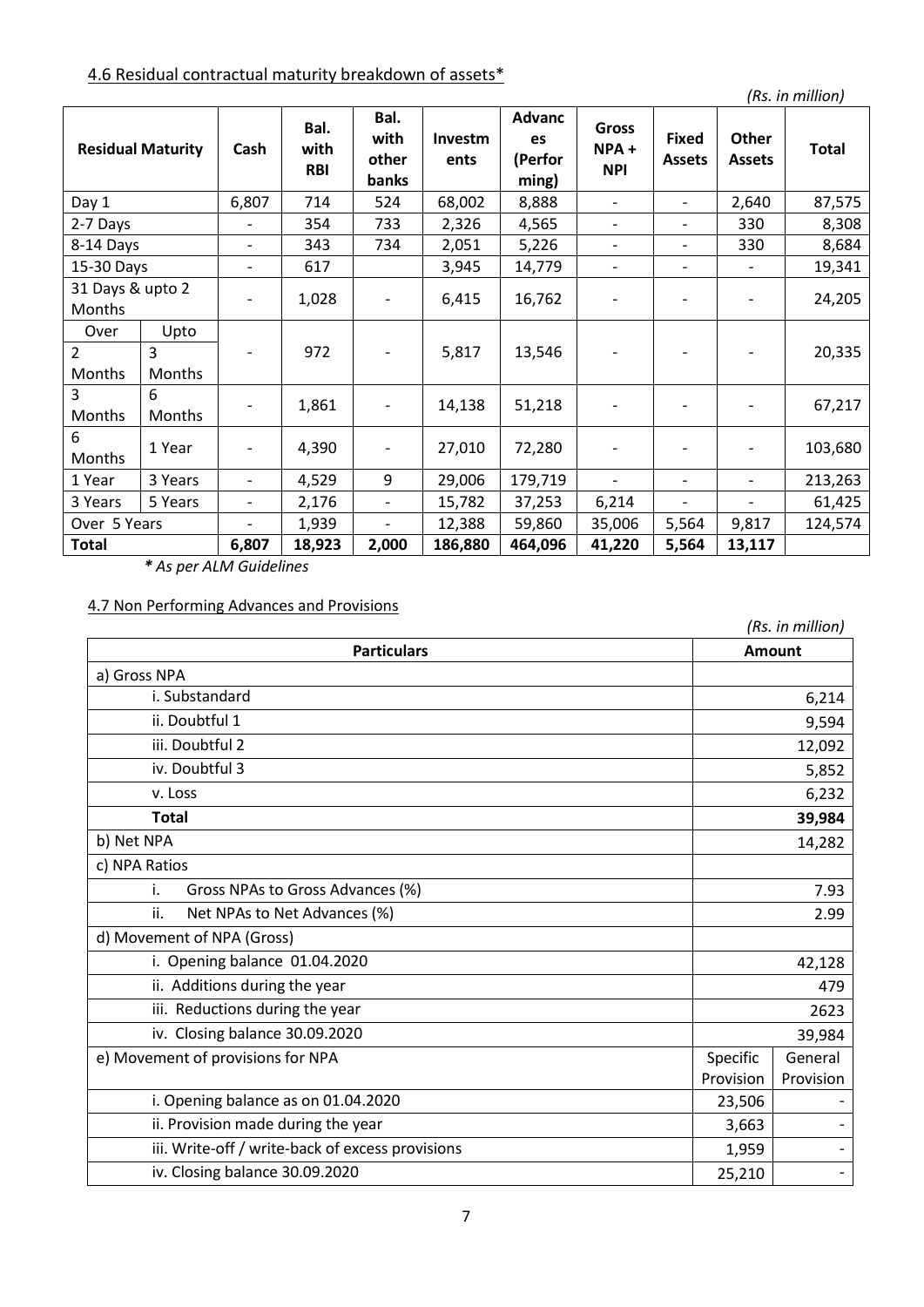| f) Write Offs / Recoveries that have been booked directly to the income statement                                                    |       |
|--------------------------------------------------------------------------------------------------------------------------------------|-------|
| i. Write Offs that have been booked directly to the income statement                                                                 |       |
| ii. Recoveries that have been booked directly to the income statement                                                                | 30    |
| g) Amount of Non-Performing Investments                                                                                              | 1,236 |
| h) Amount of provisions held for Non-Performing Investments                                                                          | 1,213 |
| i) Movement of depreciation on investments                                                                                           |       |
| i. Opening balance as on 01.04.2020                                                                                                  | 1,722 |
| ii. Add - Provision made during the year                                                                                             | 1,022 |
| iii. Less - Write-off/ write-back of excess provision during the year (including<br>depreciation utilized on the sale of securities) |       |
| iv. Closing balance as on 30.09.2020                                                                                                 |       |

## 4.7.1 Major Industry break up of NPA

*(Rs. in million*) Industry Gross NPA Specific Provision Write Off during the current period MINING & QUARRYING  $\begin{array}{|c|c|c|c|c|c|c|c|c|} \hline \text{MINING & QUARRYING} & & & & & \\\hline \end{array}$ FOOD PROCESSING FOOD PROCESSING FOOD PROCESSING FOOD PROCESSING BEVERAGES & TOBACCO (EXCLUDING TEA & COFFEE)  $\vert$  74  $\vert$  53  $\vert$ TEXTILES 1575 831 - LEATHER AND LEATHER PRODUCTS 86 51 - WOOD AND WOOD PRODUCTS AND SUMPLIFY TO A LOAD SERVICE SERVICE OF A LOAD SERVICE SERVICE SERVICE SERVICE SERVICE PAPER AND PAPER PRODUCTS THE SET OF SAME RESERVED AS A RESERVED ON A SET OF SET OF SAME RESERVED ASSETS A SET O PETROLEUM 36 9 - CHEMICALS AND CHEMICAL PRODUCTS 715 214 - RUBBER, PLASTIC AND THEIR PRODUCTS  $\vert$  2456 2409 | 2409 | CEMENT & CEMENT PRODUCTS 1398 584 - BASIC METAL AND METAL PRODUCTS 1571 965 - ALL ENGINEERING FOR THE STATE RESERVED AS A STATE OF STATE AND HOT AND A LATER STATE OF STATE AND A LATER STATE OF STATE AND A LATER STATE OF STATE OF STATE AND A LATER STATE OF STATE OF STATE OF STATE OF STATE OF STATE OF VEHICLES, VEHICLE PARTS AND TRANSPORT EQUIP. 3248 3113 - GEMS AND JEWELLERY 177 30 - CONSTRUCTION FOR THE RESERVE THAT IS A REPORT OF THE RESERVE THAT AND LOCAL THE RESERVE THAT A LOCAL THE RESERVE THAT A LOCAL THE RESERVE THAT A LOCAL THE RESERVE THAT A LOCAL THE RESERVE THAT A LOCAL THE RESERVE THAT A LO INFRASTRUCTURE 6398 5020 - OTHER INDUSTRIES FOR A SERVICE SERVICE SERVICE SERVICE SERVICE SERVICE SERVICE SERVICE SERVICE SERVICE SERVICE **TOTAL 20102 14206 -**

## 4.7.2 Geography wise distribution of NPA and Provision

|              |                          | (Rs. in million)          |
|--------------|--------------------------|---------------------------|
| Geography    | <b>Gross NPA</b>         | <b>Specific Provision</b> |
| Domestic     | 39.984                   | 25,210                    |
| Overseas     | $\overline{\phantom{0}}$ |                           |
| <b>Total</b> | 39,984                   | 25,210                    |

## **5. CREDIT RISK: DISCLOSURES FOR PORTFOLIO SUBJECT TO THE STANDARDIZED APPROACH (DF 4)**

5 (a). The Bank has used the ratings of the following domestic external Credit Rating Agencies (CRA) for the purpose of risk weighting Bank's claims on the domestic entities for capital adequacy purpose:

|  |  | 1. CRISIL   2. CARE   3. ICRA   4. India Ratings   5. Brickwork   6. SMERA   7. Infomerics |  |  |  |
|--|--|--------------------------------------------------------------------------------------------|--|--|--|
|--|--|--------------------------------------------------------------------------------------------|--|--|--|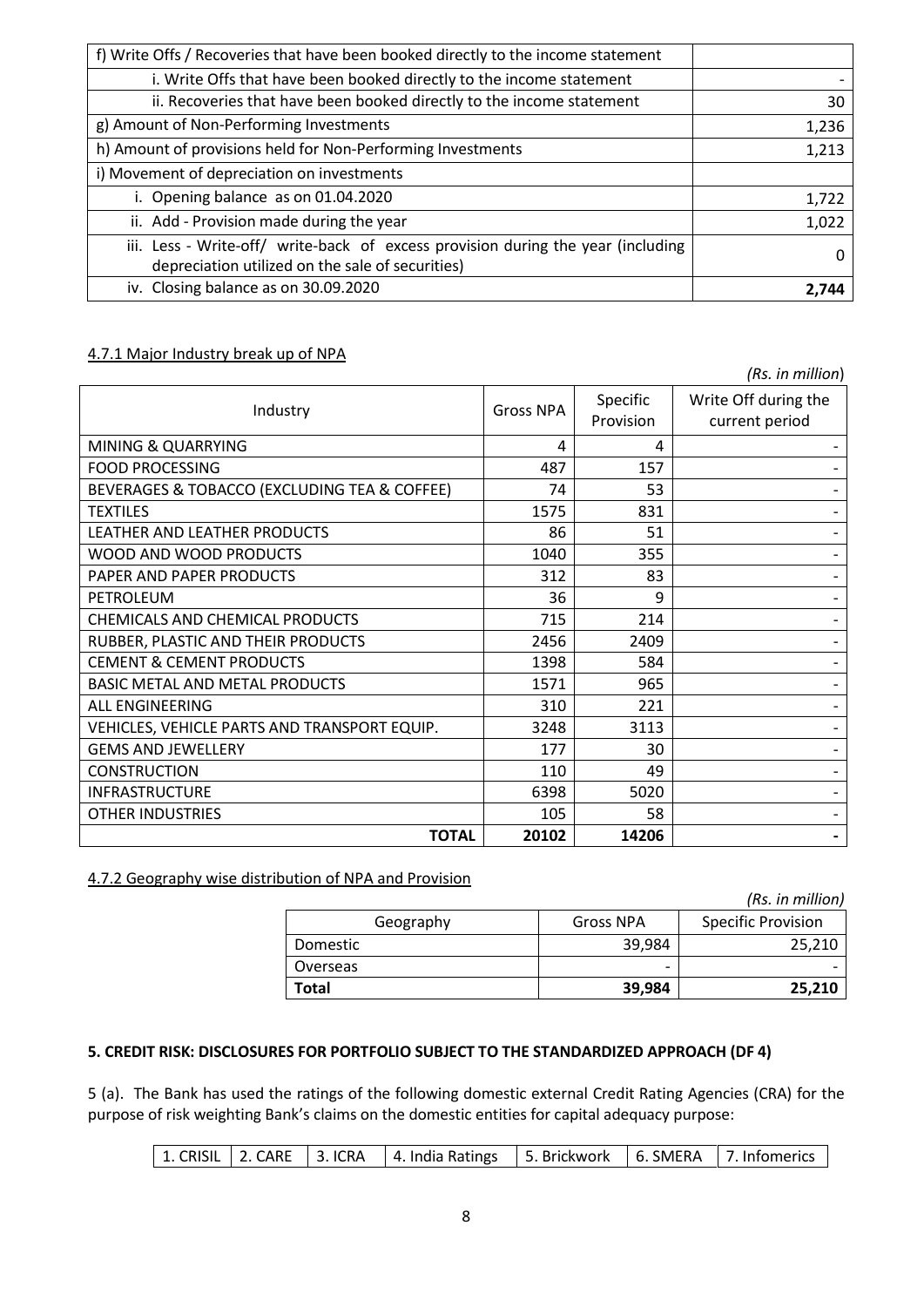5 (b). A description of the process used to transfer public issuer ratings onto comparable assets in the banking book:

Bank has used short term ratings for assets with maturity upto one year and long-term ratings for assets maturing after one year as accorded by the approved external CRAs. Bank has not cherry picked ratings. Bank has not used one rating of a CRA for one exposure and another CRA's rating for another exposure on the same counterparty unless only one rating is available for a given exposure.

Cash credit exposures have been rated as long-term facility, notwithstanding the repayable on demand condition.

If an obligor has a long term external credit rating that warrants RW (Risk Weight) of 150%, all unrated exposures on the same obligor whether long or short is assigned the same 150% RW unless mitigated by recognized Credit Risk Mitigants.

Bank has used only solicited rating from the recognized CRAs. In case the obligor has multiple ratings from CRAs, the rating to be used is selected as per RBI guidelines.

If there is only one rating by a chosen CRA for a particular claim, that rating is used to determine the risk weight of the claim.

If there are two ratings accorded by chosen CRAs that map into different risk weights, the higher risk weight is applied.

If there are three or more ratings accorded by chosen CRAs with different risk weights, the ratings corresponding to the two lowest risk weights is referred to and the higher of those two risk weights is applied. i.e., the second lowest risk weight.

Where RW associated with the rating by a CRA for a specific investment instrument is lower than one corresponding to unrated exposure, but the Bank's exposure is not in that instrument but some other debt, the RW for the rated exposure has been applied to Bank's unrated exposure provided the latter ranks pari-passu or senior to the specific rated exposure and the maturity of Bank's claim is not later than the rated exposure.

If either the issuer or a single issue has been rated warranting RW equal or higher than unrated claim, a claim on the same issuer which is unrated but ranks pari-passu or junior to the rated exposure has been assigned the same RW as the rated exposure.

No recognition of Credit Risk Mitigation (CRM) technique has been taken into account in respect of a rated exposure if that has already been factored by the CRA while carrying out the rating.

For exposure amounts after risk mitigation subject to the standardized approach, amount of the Bank's outstanding (rated and unrated) in the following three major risk buckets as well as those that are deducted as on 30.09.2020 are as follows:

|      |                     |                   | (Rs. in million)      |
|------|---------------------|-------------------|-----------------------|
| S.N. | <b>Risk Weight</b>  | <b>Fund Based</b> | <b>Non Fund Based</b> |
|      | <b>Below 100%</b>   | 374,402           | 9,945                 |
|      | 100%                | 121,532           | 9,424                 |
|      | More than 100%      | 38,165            | 5,203                 |
|      | Total $(1 + 2 + 3)$ | 534,099           | 24,572                |

#### **6. CREDIT RISK MITIGATION: DISCLOSURES FOR STANDARDIZED APPROACH (DF 5)**

6.1 The Bank has adopted CRM techniques and Collateral Management (CM) guidelines issued by RBI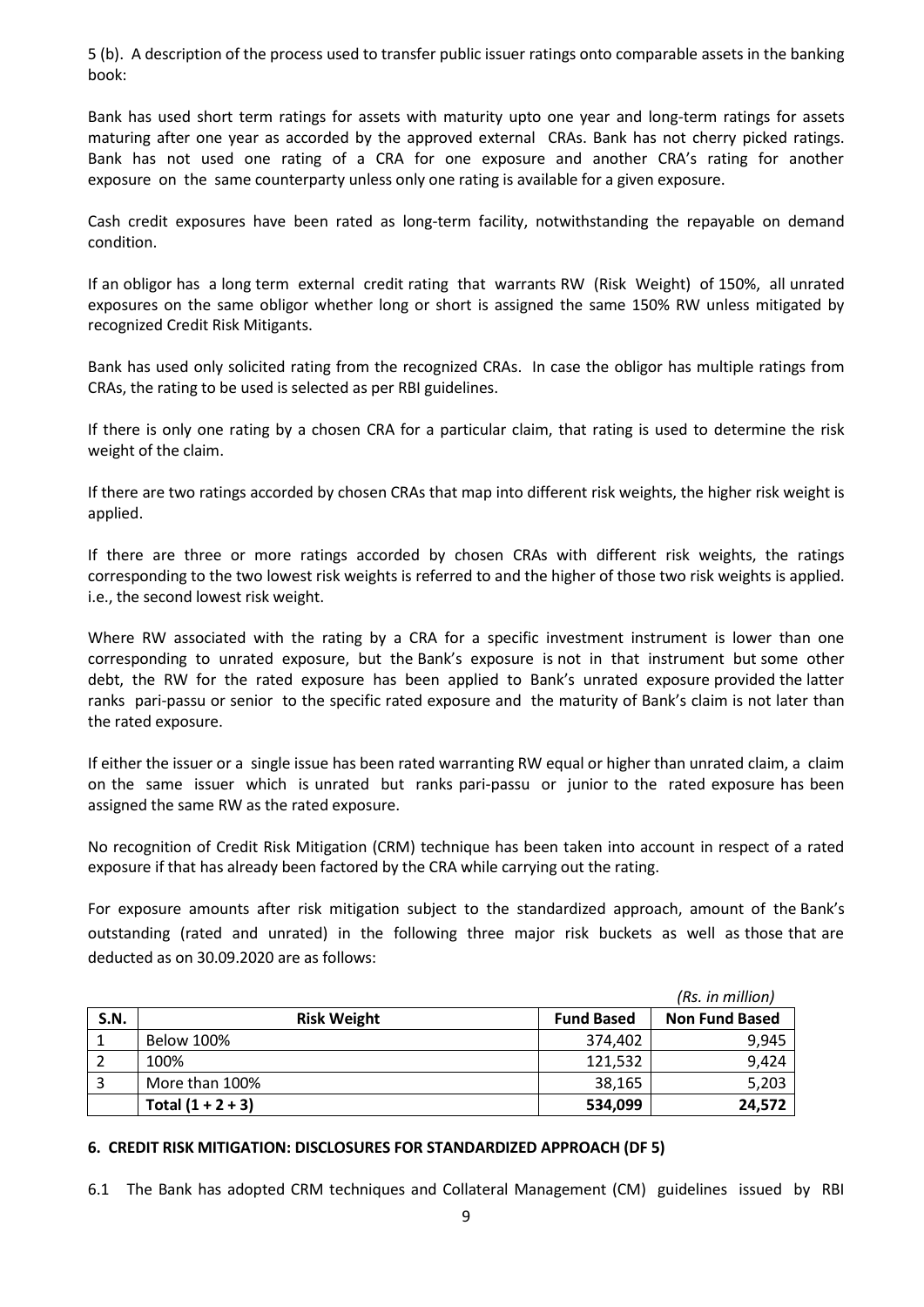under Master circular – Prudential guidelines on Capital Adequacy and Market Discipline – New Capital Adequacy Framework (NCAF).

The Bank has utilized CRM in the form of Bank's own deposits, LIC Policies, National Saving Certificate and gold, wherever the collateral is identifiable, marketable & enforceable and complies with RBI requirements. Sovereign exposures and Sovereign guaranteed exposures are risk weighted as per RBI directives.

The general principles applicable for use of CRM techniques are as under:

- i. No transaction in which CRM techniques are used has been assigned higher capital requirement than as otherwise identical transaction where such techniques are not used.
- ii. The Bank has taken care to see that effects of CRM are not double counted. To ensure this no additional supervisory recognition of CRM for regulatory capital purposes is made available on claims for which an issue-specific rating is used that already reflects that CRM.
- iii. Principal-only ratings will not be allowed within the CRM framework. The rating should cover principal and interest.

The Bank has, therefore, put in place robust procedures and processes to control these risks, including strategy, consideration of the underlying credit, valuation, policies and procedures systems, control of roll-off risks, and management of concentration risk arising from the use of CRM techniques and its interaction with the Bank's overall credit risk profile.

#### 6.2 Eligible Financial Collateral:

The following collaterals are used as risk mitigants –

- 1. Cash margins and fixed deposit receipts of the counterparty with the Bank
- 2. Gold bullion and jewelry
- 3. Securities issued by Central and State Governments
- 4. National Savings Certificates, Kisan Vikas Patras
- 5. Life insurance policies with a declared surrender value of an insurance company which is regulated by an insurance sector regulator.
- 6. Debt securities rated by a chosen CRA in respect of which the banks should be sufficiently confident about the market liquidity and where they are either:
	- a) Attracting 100% or lesser risk weight i.e. rated at least BBB (-), when issued by public sector entities and other entities (including Banks and Primary Dealers); or
	- b) Attracting 100% or lesser risk weight i.e. rated at least PR3/P3/F3/A3 for short-term debt instruments.
- 7. Debt securities not rated by a chosen CRA in respect of which the Banks should be sufficiently confident about the market liquidity where these are:
	- a) Issued by a Bank
	- b) Listed on a recognized exchange
	- c) Classified as senior debt
	- d) All rated issues of the same seniority by the issuing Bank are rated at least BBB(-) or A3 by a chosen CRA
- 8. Units of Mutual Funds regulated by the securities regulator of the jurisdiction of the bank's operation and mutual funds where:
	- a) Price for the units is publicly quoted daily i.e., where the daily NAV is available in public domain; and
	- b) Mutual fund is limited to investing in permitted instruments listed.

6.3 Total exposure covered by guarantees/credit derivatives Nil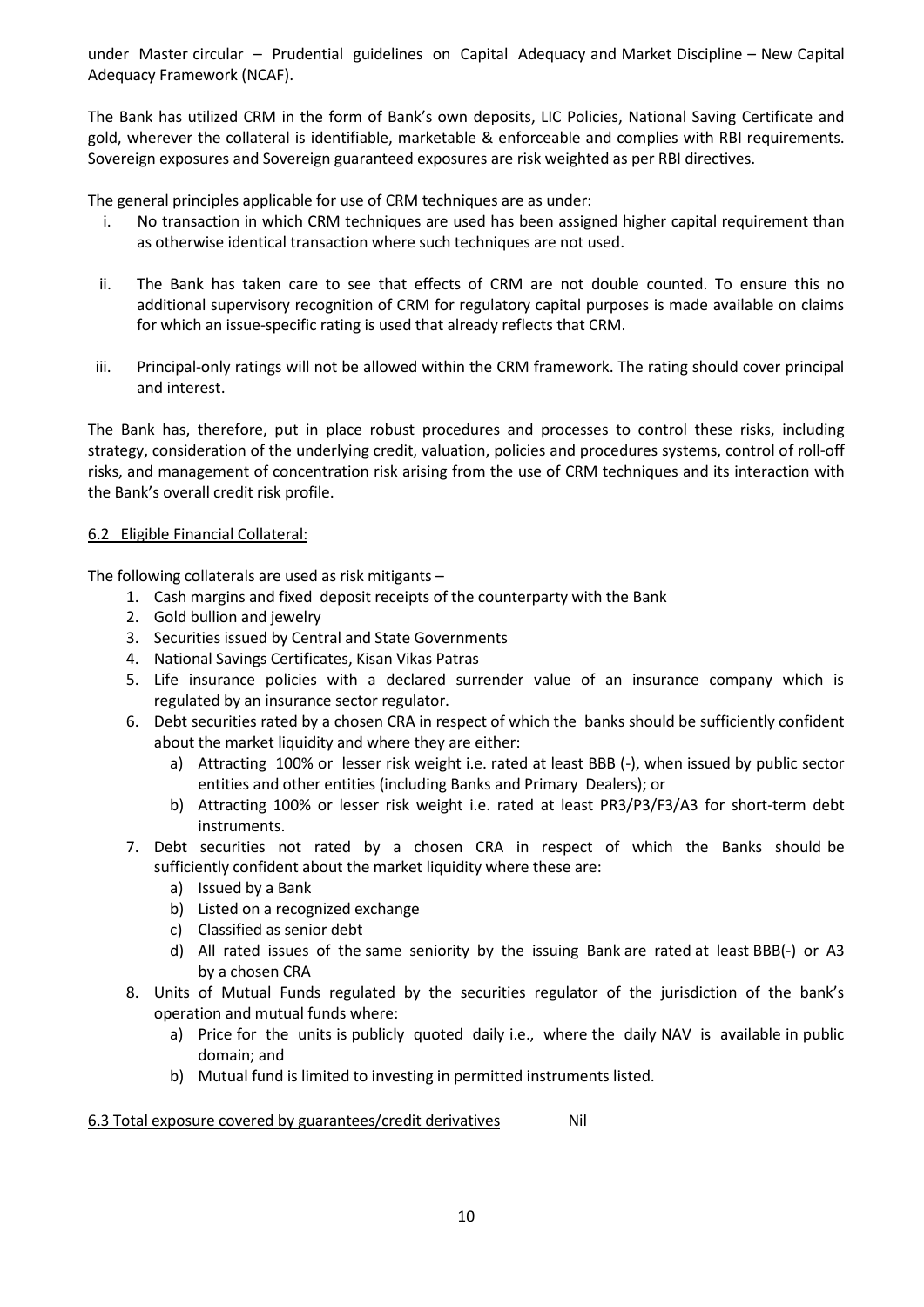#### **7. SECURITIZATION EXPOSURES (DF 6)**

As per RBI guidelines on Securitization exposure, investments by banks in securitized assets, representing loans to various categories of priority sector, except 'others' category, are eligible for classification under respective categories of priority sector lending (PSL) depending on the underlying assets.

As on 30.09.2020 the Bank does not have any securitization exposure as originator.

#### **8. MARKET RISK IN TRADING BOOK (DF 7)**

Market risk refers to the uncertainty of future earnings resulting from changes in interest rates, foreign exchange rates, market prices and volatilities. The Bank assumes market risk in its lending and deposit taking businesses and in its investment activities, including position taking and trading. The market risk is managed in accordance with the investment policies, which are approved by the Board. These policies ensure that operations in securities, foreign exchange and derivatives are conducted in accordance with sound and acceptable business practices and are as per the extant regulatory guidelines, laws governing transactions in financial securities and the financial environment. Market Risk in Trading Book is assessed as per the Standardized Duration approach. The capital charge for Held for Trading (HFT) and Available for Sale (AFS) portfolios is computed as per RBI guidelines.

#### Market risk management objectives:

The objectives of market risk management are as follows:

- Management of liquidity
- Management of interest rate risk and exchange rate risk.
- Proper classification and valuation of investment portfolio
- Adequate and proper reporting of investments and derivative products
- Compliance with regulatory requirements

Structure and organization of the market risk management function:



#### Strategies and processes:

To comply with the regulatory guidelines and to have independent control groups there is clear functional separation of:

- Trading (Front office)
- Monitoring and control (Middle office) and
- Settlements (Back office)

The strategy/guidelines for controlling market risk include:

- Direct involvement of experienced line management
- Stringent controls and limits
- Strict segregation of front, middle and back office duties
- Comprehensive periodical reporting of positions
- Regular independent reviews of all controls and limits
- Rigorous testing and auditing of all pricing, trading and risk management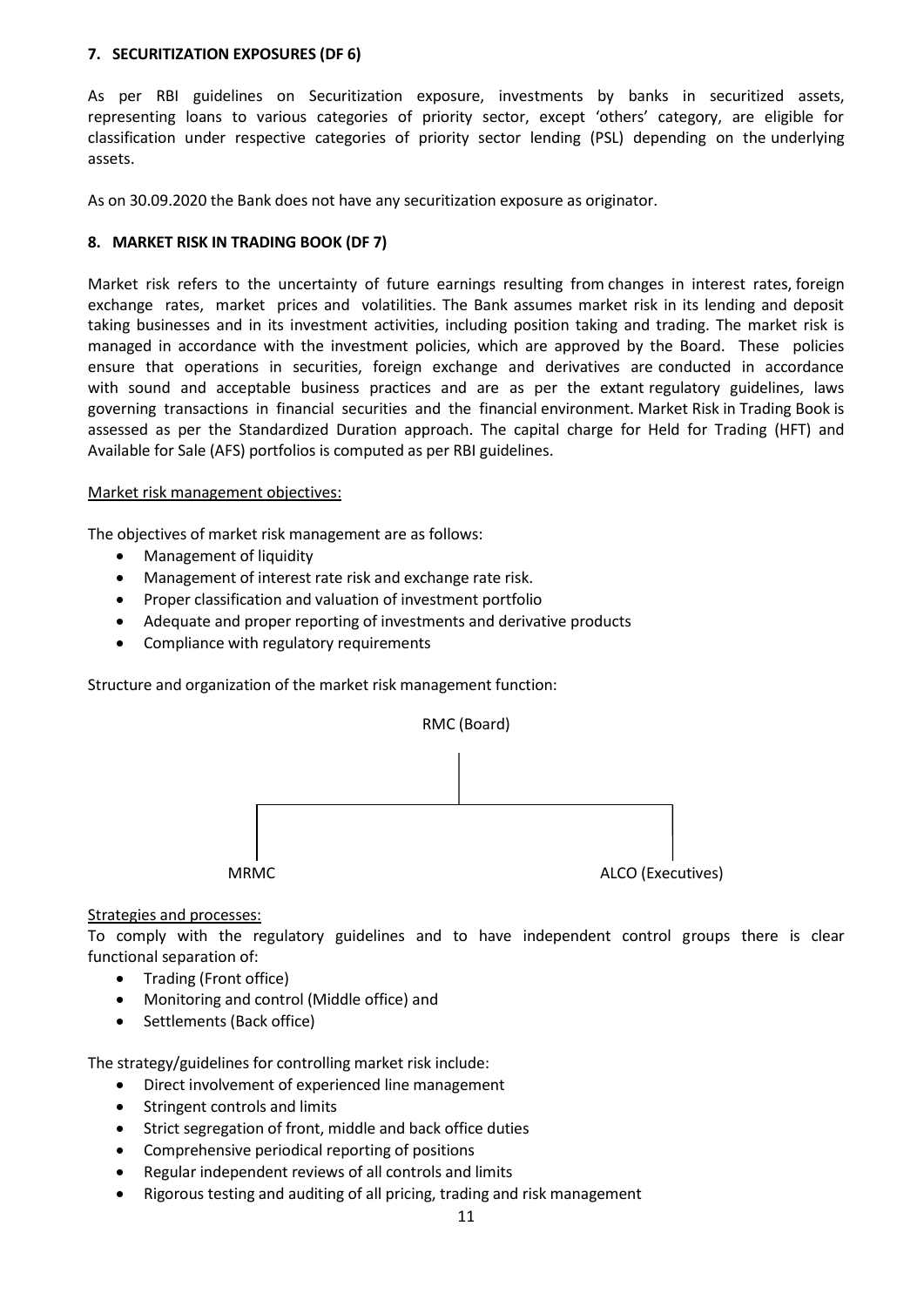The scope and nature of risk reporting and measurement systems:

**Reporting** – The Bank periodically reports on the various investments and their related risk measures to the senior management and the committees of the Board. The Bank also periodically reports to RBI in compliance with regulatory requirements.

**Measurement** – The Bank has devised various risk metrics for measuring market risk. These are reported to ALCO. Some of the risk metrics adopted by the Bank for monitoring its risks are Value-at-Risk, Earnings at Risk, Modified Duration, Stop Loss limits amongst others.

The capital requirements for market risk are detailed below:

|    |                                                   | (Rs. in million)      |
|----|---------------------------------------------------|-----------------------|
| SN | <b>Risk Category</b>                              | <b>Capital Charge</b> |
|    | Interest Rate Risk                                | 1,001                 |
|    | Foreign Exchange Risk (Including gold)            | 49                    |
|    | <b>Equity Risk</b>                                | 877                   |
|    | Capital requirement for Market Risk $(1 + 2 + 3)$ | 1,927                 |

## **9. OPERATIONAL RISK (DF 8)**

Operational risk is defined as the risk of loss resulting from inadequate or failed internal processes, people and systems or from external events. Operational risk includes legal risk but excludes strategic and reputational risk.

The Bank has put in place a Board approved Operational Risk Management Policy which outlines overall framework for management of Operational Risk.

The Bank manages Operational Risk by way of adopting best practices in processes as well as products. Utmost importance is given on communication and understanding of processes at transactional level and compliance to same are monitored through effective internal audits.

The Bank's selection of personnel and systems of rewarding performance are aligned to meet Bank's stated key priorities. There is a commitment to training and upgrading of staff skills. Strong 'ownership' of exposures is encouraged, through rewards as well as strong accountability.

The Bank understands the criticality of business continuity in the event of any undesirable/ unforeseen incident and has put in place an exhaustive Business Continuity Plan (BCP) in place which is subject to periodic drills. The Bank has robust Information Technology set up with Disaster Recovery (DR) site for critical functions and backups. Further there is a strict adherence to Information Security Policy across the Bank.

As per the mandate from RBI, the Bank is following the Basic Indicator Approach (BIA) for assessment of Operational Risk Capital.

Capital requirement for operational risk as per BIA as on 30.09.2020 is Rs. 6,531 million.

#### **10. INTEREST RATE RISK IN BANKING BOOK (DF 9)**

#### Interest Rate Risk in the Banking Book (IRRBB):

Interest rate risk is the potential change in Net Interest Income (NII) or Economic Value of Equity (Balance Sheet impact), caused by unexpected changes in market interest rates. Since NII or Net Interest Margin (NIM) of Bank is dependent on the movements of interest rates, any mismatches or gaps in the cash-flows on re-pricing dates exposes Bank's NII or NIM to interest rate risk. IRRBB results from an unavoidable position or gap arising from Bank's normal day to day business by holding assets and liabilities in different maturities and different re-pricing dates.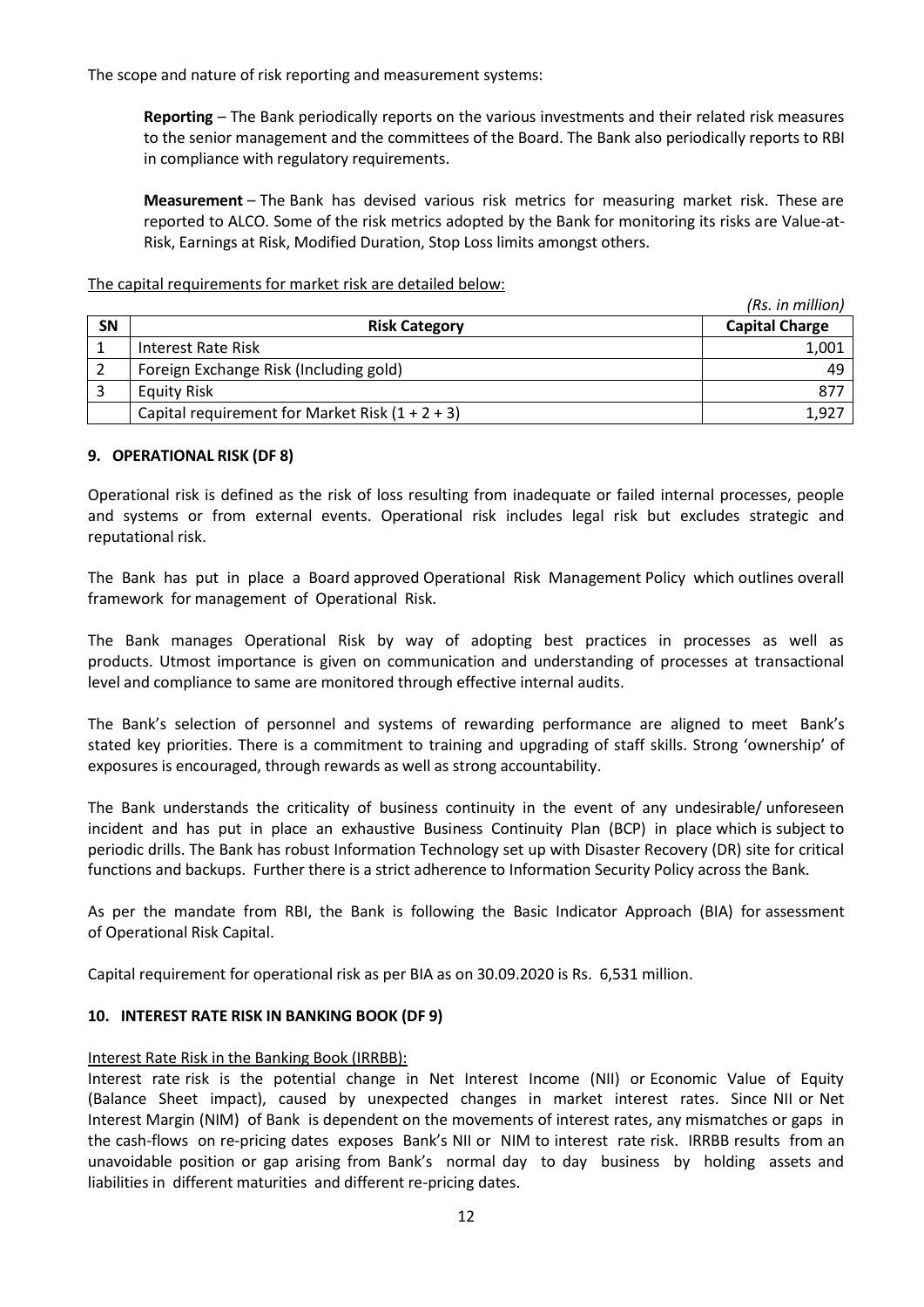### Risk management framework and monitoring:

The Board of the Bank, through ALCO , has overall responsibility for management of risks and it sets limits and policies for management of liquidity risk, market risk including foreign exchange, interest rate and equity risk. The ALCO, a strategic decision making body, headed by Chief Operating Officer and comprising of senior executives of the Bank is responsible for deciding the mix and maturity profile of the assets and liabilities, recommendation of risk policies, setting up of prudential limits to manage the risks and ensuring compliance with the limits set by the Board. The ALM policy of the Bank includes the prudential limits on interest rate risk, liquidity risk, foreign exchange risk and equity risk.

Risk Management Department is monitoring the limits laid down in the ALM Policy through various reports.

## Risk measurement and reporting framework:

As a part of its regular activities, ALCO manages the impact of the IRRBB, through various limits, reports and tools such as interest rate sensitive gaps, Earnings at risk analysis, duration gap analysis, stress testing, etc. detailed as follows:

## a) Interest rate sensitivity:

The interest rate gap risk, at any given date, is the risk arising from the mismatches in the assets & liabilities over the different time intervals. These mismatches or gaps are arrived at after matching rate sensitive assets and rate sensitive liabilities in the particular time bucket taking into account all assets and liabilities (including off Balance Sheet exposure). The rate sensitive assets and liabilities are grouped in the buckets as per the residual maturity or re-pricing date, whichever is earlier and is reported on monthly basis. The gap indicates whether net interest income is positively or negatively impacted by a change in interest rates and the magnitude of the gap approximates the change in net interest income for any given interest rate shift. Limits are fixed on individual gaps.

## b) Earnings at Risk Analysis (EaR):

The gaps in the report indicates whether the Bank is in a position to benefit from rising interest rates by having a positive gap (RSA > RSL) or whether it is in a position to benefit from declining interest rates by a negative gap (RSL > RSA). The Bank monitors the EaR on NII for 2% change in interest rates on the open periodic gaps.

#### c) Stress testing:

The Bank measures the impact on NII/ EaR after taking into account various possible movement in interest rates across tenor and impact on the earnings is calculated for each of these scenarios.

#### d) Duration gap analysis:

Movement in the interest rates also have a long-term impact on the market value of equity of the Bank, as the economic value of the Bank's assets, liabilities and off-Balance Sheet positions get affected. Duration is a measure of interest rate sensitivity of assets, liabilities and also equity. It may be defined as the percentage change in the market value of an asset or liability (or equity) for a given change in interest rates. Thus Duration Gap Analysis measures by how much the market value of equity of a firm would change for the possible change in the interest rates.

The following table shows the impact on NII and economic value of equity for a given change in the interest rates. The impact is calculated assuming parallel shifts in the yield curve across all time buckets.

|           | (Rs. in million) |
|-----------|------------------|
| $100$ bps | $200$ bps        |
| b         |                  |
| 1.423     | 2.847            |
|           |                  |

*\* No major exposure in foreign currencies*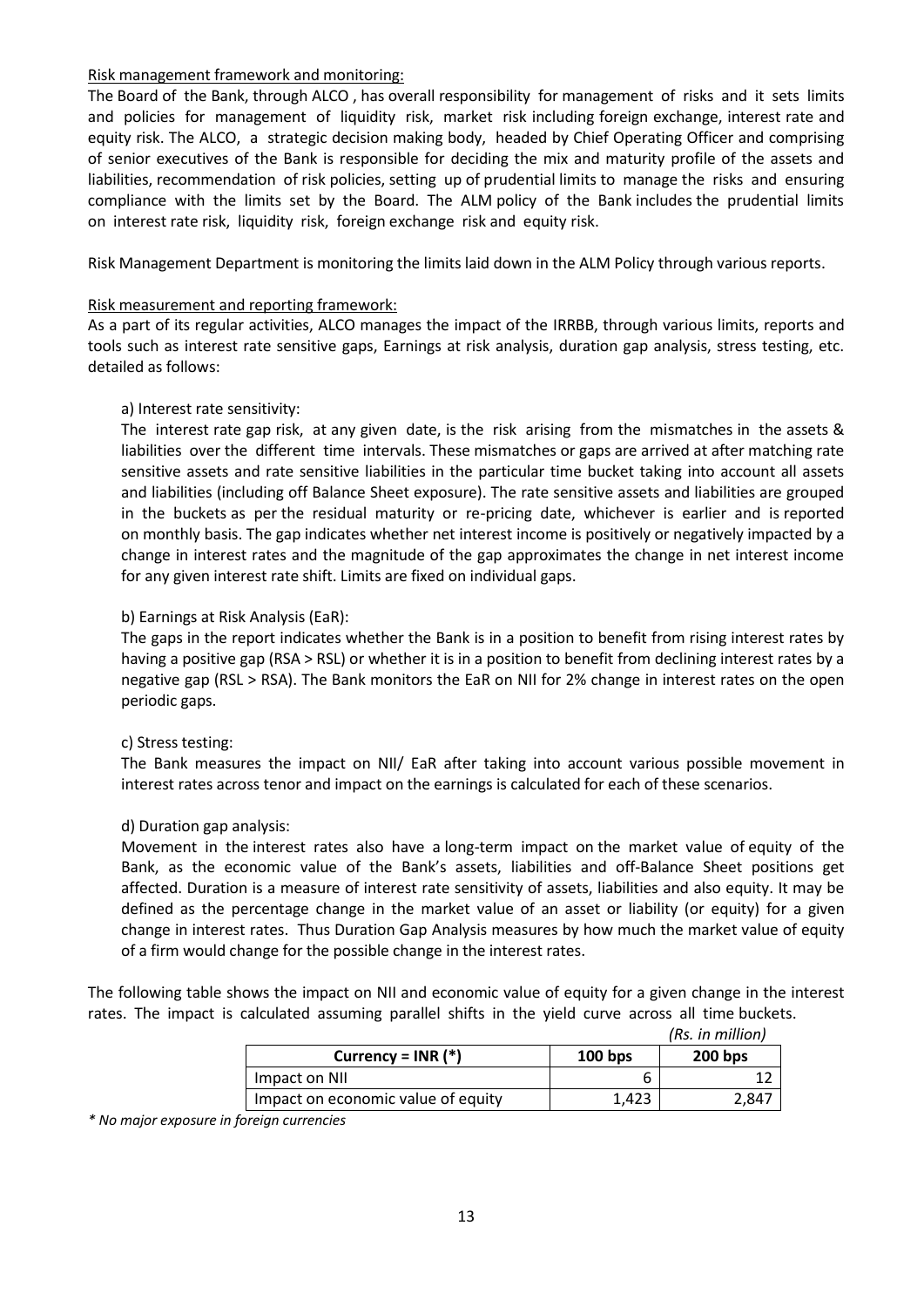#### **11. GENERAL DISCLOSURES FOR EXPOSURES RELATED TO COUNTER PARTY CREDIT RISK (DF 10)**

#### Counterparty exposure:

Counterparty credit risk in case of derivative contracts arises from the forward contracts. The subsequent credit risk exposures depend on the value of underlying market factors (e.g., interest rates and foreign exchange rates), which can be volatile and uncertain in nature. The Bank does not enter into derivative transactions other than forward transactions.

### Credit limits:

The credit limit for counterparty bank is fixed based on their financial performance as per the latest audited financials. Various financial parameters such as Capital, Net worth etc., are taken into consideration while assigning the limit. Credit exposures are monitored to ensure that they do not exceed the approved credit limits.

#### Credit exposures on forward contracts:

The Bank enters into the forward contracts in the normal course of business for positioning and arbitrage purposes, as well as for its own risk management needs, including mitigation of interest rate and foreign currency risk. Derivative exposures are calculated according to the current exposures method.

#### Credit exposure:

|                   |                 |                        |                         | (Rs. in million)    |
|-------------------|-----------------|------------------------|-------------------------|---------------------|
|                   | <b>Notional</b> | Gross positive fair    | <b>Potential Future</b> | <b>Total Credit</b> |
|                   | Amount          | value of the contracts | Exposure                | Exposure            |
| Forward contracts | 20,873          | 21.070                 | 421                     | 21,491              |

## **12. COMPOSITION OF CAPITAL (DF 11)**

 *(Rs. in million)* **Common Equity Tier 1 (CET 1) capital instruments and reserves** 1 Directly issued qualifying common share capital plus related stock surplus (share premium) 22,253 2 Retained earnings 17 3 Accumulated other comprehensive income (and other reserves) 42,452 *4* Directly issued capital subject to phase out from CET1 (only applicable to non-joint stock companies) - 5 Common share capital issued by subsidiaries and held by third parties ( amount allowed in group CET 1) **6 CET 1** capital before regulatory adjustments **64,722** - **CET 1 capital : regulatory adjustments**  $7$  | Prudential valuation adjustments 8  $\Box$  Goodwill (net of related tax liability) 9 Intangibles (net of related tax liability) 692 10 | Deferred tax assets 11  $\vert$  Cash-flow hedge reserve 12 Shortfall of provisions to expected losses 13 Securitization gain on sale 14 Gains and losses due to changes in own credit risk on fair valued liabilities 15 | Defined-benefit pension fund net assets 16 Investments in own shares (if not already netted off paid-up capital on reported balance sheet) - 17 Reciprocal cross-holdings in common equity 18 Investments in the capital of banking, financial and insurance entities that are outside the scope of regulatory consolidation, net of eligible short positions, where the bank does not own more than 10% of the issued share capital (amount above 10% threshold) -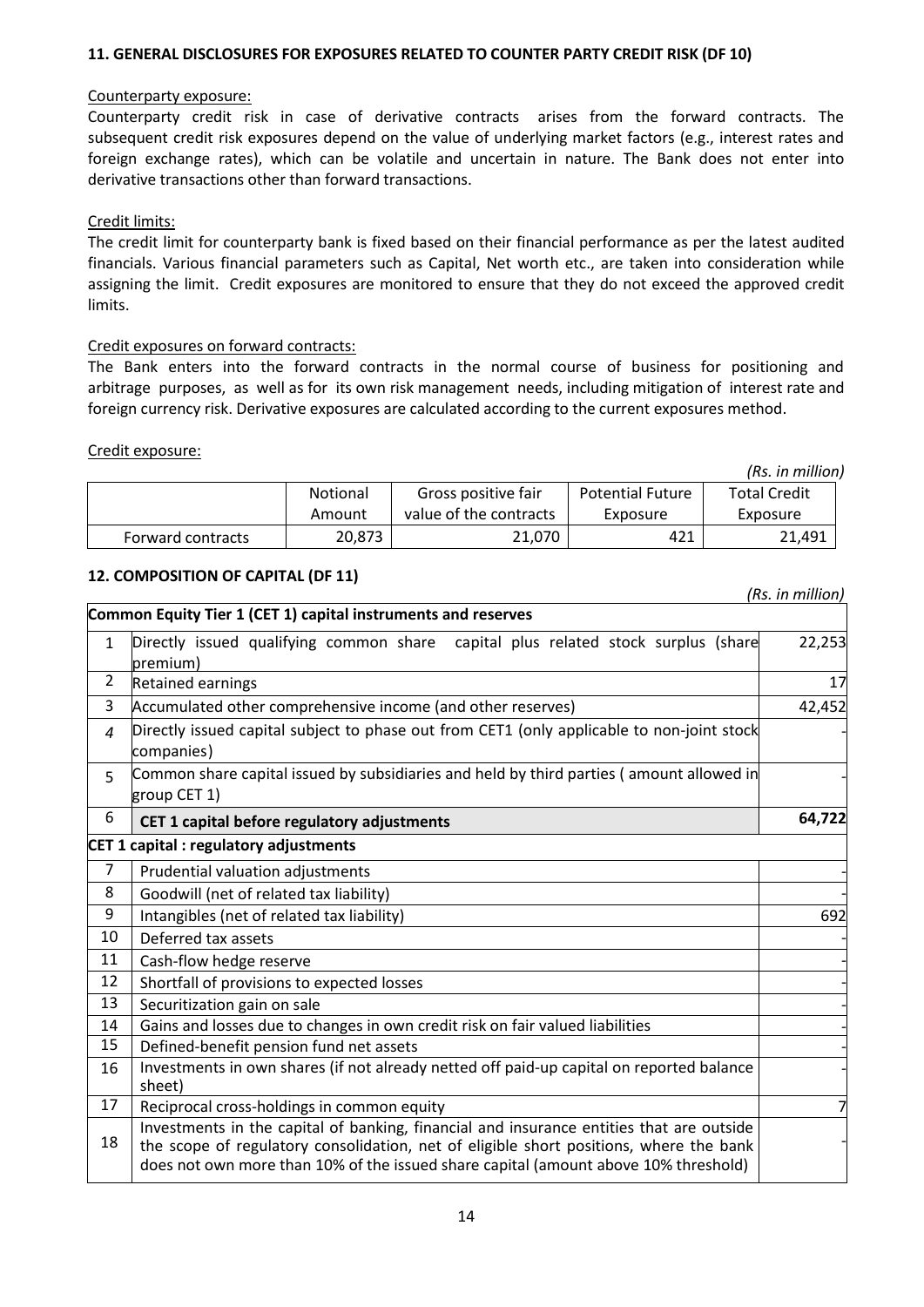| 44a             | Additional Tier 1 capital reckoned for capital adequacy                                                                                                                             |        |
|-----------------|-------------------------------------------------------------------------------------------------------------------------------------------------------------------------------------|--------|
| 44              | <b>Additional Tier 1 capital (AT1)</b>                                                                                                                                              |        |
| 43              | <b>Total regulatory adjustments to Additional Tier1 capital</b>                                                                                                                     |        |
| 42              | deductions                                                                                                                                                                          |        |
|                 | been consolidated with the bank<br>Regulatory adjustments applied to Additional Tier1 due to insufficient Tier 2 to cover                                                           |        |
| 41 <sub>b</sub> | Shortfall in the AT 1 capital of majority owned financial entities which have not                                                                                                   |        |
| 41a             | Investments in the AT 1 capital of unconsolidated insurance subsidiaries                                                                                                            |        |
|                 | of which                                                                                                                                                                            |        |
| 41              | National specific regulatory adjustments (41a+41b)                                                                                                                                  |        |
| 40              | Significant investments in the capital of banking, financial and insurance entities that<br>are outside the scope of regulatory consolidation (net of eligible short positions)     |        |
| 39              | does not own more than 10% of the issued common share capital of the entity (amount<br>above 10% threshold)                                                                         |        |
|                 | Investments in the capital of banking, financial and insurance entities that are outside<br>the scope of regulatory consolidation, net of eligible short positions, where the bank  |        |
| 38              | Reciprocal cross-holdings in AT 1 instruments                                                                                                                                       |        |
| 37              | Investments in own AT 1 instruments                                                                                                                                                 |        |
| 36              | Additional Tier 1 (AT 1) capital before regulatory adjustments                                                                                                                      |        |
| 35              | of which: instruments issued by subsidiaries subject to phase out                                                                                                                   |        |
|                 | and held by third parties (amount allowed in group AT1)                                                                                                                             |        |
| 34              | AT 1 instruments (and CET1 instruments not included in row 5) issued by subsidiaries                                                                                                |        |
| 33              | Instruments)<br>Directly issued capital instruments subject to phase out from Additional Tier I                                                                                     |        |
| 32              | Classified as liabilities under applicable accounting standards (Perpetual debt                                                                                                     |        |
| 31              | Classified as equity under applicable accounting standards (Perpetual Non-<br><b>Cumulative Preference Shares)</b>                                                                  |        |
|                 | of which :                                                                                                                                                                          |        |
|                 | premium) (31+32)                                                                                                                                                                    |        |
| 30              | Directly issued qualifying Additional Tier1 instruments plus related stock surplus (share                                                                                           |        |
| 29              | <b>Common Equity Tier1 capital</b>                                                                                                                                                  | 64,023 |
| 28              | Total regulatory adjustments to CET 1                                                                                                                                               | 699    |
| 27              | deductions                                                                                                                                                                          |        |
| 26d             | Unamortized pension funds expenditures<br>Regulatory adjustments applied to CET 1 due to insufficient AT1 and Tier2 to cover                                                        |        |
|                 | consolidated with the bank                                                                                                                                                          |        |
| 26c             | Shortfall in the equity capital of majority owned financial entities which have not been                                                                                            |        |
| 26 <sub>b</sub> | Investments in the equity capital of unconsolidated insurance subsidiaries<br>Investments in the equity capital of unconsolidated non-financial subsidiaries                        |        |
| 26<br>26a       | National specific regulatory adjustments(26a+26b+26c+26d)                                                                                                                           |        |
| 25              | Deferred tax assets arising from temporary differences                                                                                                                              |        |
| 24              | Mortgage servicing rights                                                                                                                                                           |        |
| 23              | Significant investments in the common stock of financial entities                                                                                                                   |        |
|                 | of which:                                                                                                                                                                           |        |
| 22              | Amount exceeding the 15% threshold                                                                                                                                                  |        |
| 21              | Deferred tax assets arising from temporary differences (amount above 10% threshold,<br>net of related tax liability)                                                                |        |
| 20              | Mortgage servicing rights (amount above 10% threshold)                                                                                                                              |        |
|                 | (amount above 10% threshold)                                                                                                                                                        |        |
| 19              | Significant investments in the common stock of banking, financial and insurance entities<br>that are outside the scope of regulatory consolidation, net of eligible short positions |        |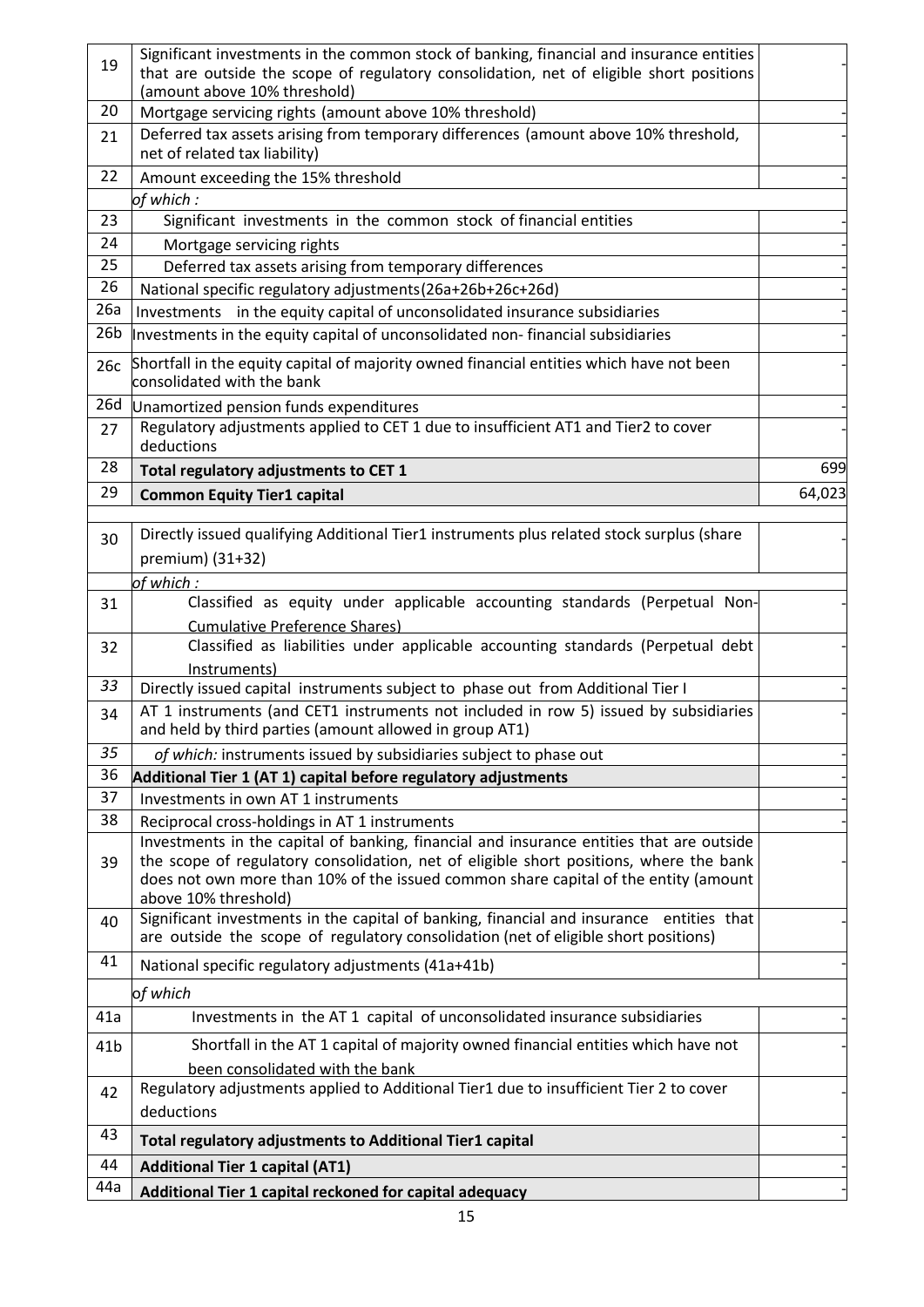| 45  | Tier1 capital (T1 = CET $1 + AT 1$ ) (29+44a)                                                                                                                                                                                                                                                          | 64,023  |
|-----|--------------------------------------------------------------------------------------------------------------------------------------------------------------------------------------------------------------------------------------------------------------------------------------------------------|---------|
|     | Tier 2 capital instruments and provisions                                                                                                                                                                                                                                                              |         |
| 46  | Directly issued qualifying Tier2 instruments plus related stock surplus                                                                                                                                                                                                                                |         |
| 47  | Directly issued qualifying Tier 2 instruments subject to phase out                                                                                                                                                                                                                                     | 4,870   |
| 48  | Tier2 instruments (and CET1 and AT1 instruments not included in rows 5 or 34) issued<br>by subsidiaries and held by third parties (amount allowed in group Tier2)                                                                                                                                      |         |
| 49  | of which: instruments issued by subsidiaries subject to phase out                                                                                                                                                                                                                                      |         |
| 50  | <b>Other Reserves and Provisions</b>                                                                                                                                                                                                                                                                   | 3,181   |
| 51  | Tier 2 capital before regulatory adjustments                                                                                                                                                                                                                                                           | 8,051   |
|     | Tier 2 capital : regulatory adjustments                                                                                                                                                                                                                                                                |         |
| 52  | Investments in own Tier2 instruments                                                                                                                                                                                                                                                                   |         |
| 53  | Reciprocal cross- holdings in Tier2 instruments                                                                                                                                                                                                                                                        |         |
| 54  | Investments in the capital of banking , financial and insurance entities that are outside<br>the scope of regulatory consolidation, net of eligible short positions, where the bank<br>does not own more than 10% of the issued common share capital of the entity (amount<br>above the 10% threshold) |         |
| 55  | Significant investments in the capital of banking, financial and insurance<br>entities<br>that are outside the scope of regulatory consolidation (net of eligible short positions)                                                                                                                     |         |
| 56  | National specific regulatory adjustments (56a+56b)                                                                                                                                                                                                                                                     |         |
|     | of which:                                                                                                                                                                                                                                                                                              |         |
| 56a | Investments in the Tier 2 capital of unconsolidated insurance subsidiaries                                                                                                                                                                                                                             |         |
| 56b | Short fall in the Tier2 capital of majority owned financial entities which have not been                                                                                                                                                                                                               |         |
|     | consolidated with the bank                                                                                                                                                                                                                                                                             |         |
| 57  | Total regulatory adjustments to Tier2 capital                                                                                                                                                                                                                                                          |         |
| 58  | Tier 2 capital (T2)                                                                                                                                                                                                                                                                                    | 8,051   |
| 58a | Tier2 capital reckoned for capital adequacy                                                                                                                                                                                                                                                            | 8,051   |
| 58b | Excess AT 1 capital reckoned as Tier2 capital                                                                                                                                                                                                                                                          |         |
| 58c | Total Tier2 capital admissible for capital adequacy (58a+58b)                                                                                                                                                                                                                                          | 8,051   |
| 59  | Total capital (TC = T1 + Admissible T2) (45+58c)                                                                                                                                                                                                                                                       | 72,074  |
| 60  | Total risk weighted assets (60a+60b+60c)                                                                                                                                                                                                                                                               | 391,561 |
| 60a | Total credit risk weighted assets                                                                                                                                                                                                                                                                      | 313,786 |
| 60b | Total market risk weighted assets                                                                                                                                                                                                                                                                      | 17,721  |
| 60c | Total operational risk weighted assets                                                                                                                                                                                                                                                                 | 60,054  |
|     | <b>Capital ratios and buffers</b>                                                                                                                                                                                                                                                                      |         |
| 61  | Common Equity Tier1 (as a percentage of risk weighted assets)                                                                                                                                                                                                                                          | 16.35%  |
| 62  | Tier1 (as a percentage of risk weighted assets)                                                                                                                                                                                                                                                        | 16.35%  |
| 63  | Total capital (as a percentage of risk weighted assets)                                                                                                                                                                                                                                                | 18.41%  |
| 64  | Institution specific buffer requirement (minimum CET1 requirement plus capital<br>conservation plus counter cyclical buffer requirements plus G-SIB buffer requirement,<br>expressed as a percentage of risk weighted assets)                                                                          | 7.375%  |
| 65  | Of which: capital conservation buffer requirement                                                                                                                                                                                                                                                      | 1.875%  |
| 66  | Of which: bank specific counter cyclical buffer requirement                                                                                                                                                                                                                                            |         |
| 67  | Of which: G-SIB buffer requirement                                                                                                                                                                                                                                                                     |         |
| 68  | Common Equity Tier1 available to meet buffers (as a percentage of RWAs)                                                                                                                                                                                                                                | 8.975%  |
|     | <b>National minima (if different from Basel III)</b>                                                                                                                                                                                                                                                   |         |
| 69  | National Common Equity Tier1 minimum ratio (if different from Basel III minimum)                                                                                                                                                                                                                       | 7.375%  |
| 70  | National Tier1 minimum ratio (if different from Basel III minimum)                                                                                                                                                                                                                                     | 7%      |
| 71  | National total capital minimum ratio (if different from Basel III minimum)                                                                                                                                                                                                                             | 10.875% |
| 72  | Amounts below the thresholds for deduction (before risk weighting)<br>Non-significant investments in the capital of other financial entities                                                                                                                                                           |         |
|     |                                                                                                                                                                                                                                                                                                        |         |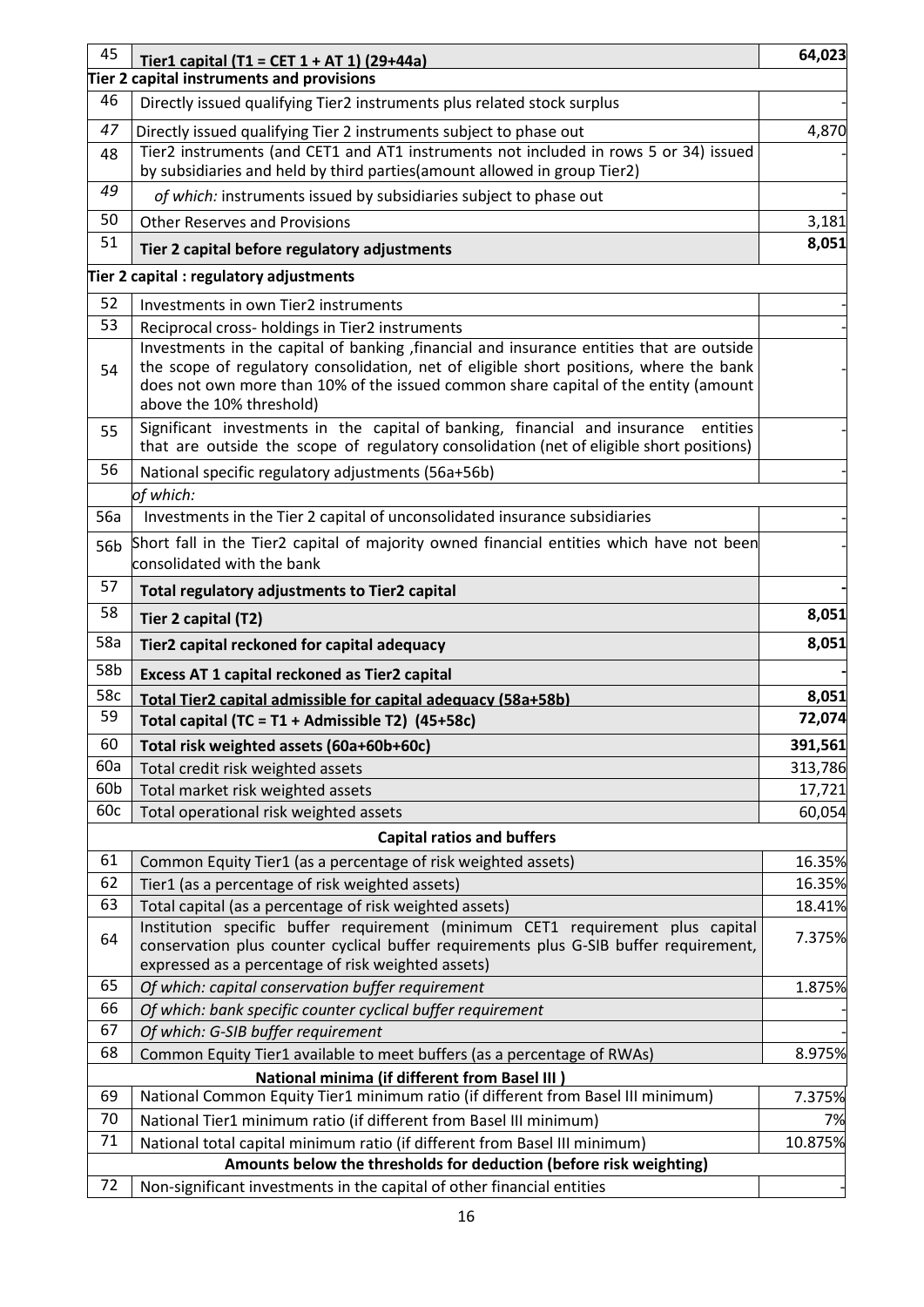| 73 | Significant investments in the common stock of financial entities                                 |       |
|----|---------------------------------------------------------------------------------------------------|-------|
| 74 | Mortgage servicing rights (net of related tax liability)                                          |       |
| 75 | Deferred tax assets arising from temporary differences (net of related tax liability)             |       |
|    | Applicable caps on the inclusion of provisions in Tier2                                           |       |
| 76 | Provisions eligible for inclusion in Tier 2 in respect of exposures subject to standardized       | 1,900 |
| 77 | Cap on inclusion of provisions in Tier 2 under standardized approach                              |       |
| 78 | Provisions eligible for inclusion in Tier 2 in respect of exposures subject to internal           |       |
| 79 | Cap for inclusion of provisions in Tier 2 under internal ratings-based approach                   |       |
|    | Capital instruments subject to phase-out arrangements (only applicable between March 31, 2017 and |       |
|    | March 31, 2022)                                                                                   |       |
| 80 | Current cap on CET1 instruments subject to phase out arrangements                                 |       |
| 81 | Amount excluded from CET1 due to cap (excess over cap after redemptions and                       |       |
| 82 | Current cap on AT1 instruments subject to phase out arrangements                                  |       |
| 83 | Amount excluded from AT1 due to cap (excess over cap after redemptions and                        |       |
| 84 | Current cap on T2 instruments subject to phase out arrangements                                   |       |
| 85 | Amount excluded from T2 due to cap (excess over cap after redemptions and maturities)             |       |

# **13. MAIN FEATURES OF REGULATORY CAPITAL INSTRUMENTS (DF-13)**

| SN             | <b>Particulars</b>                                                                             | <b>Tier II bonds</b>    |
|----------------|------------------------------------------------------------------------------------------------|-------------------------|
| $\mathbf{1}$   | <b>Issuer</b>                                                                                  | <b>KARUR VYSYA BANK</b> |
|                |                                                                                                | LIMITED                 |
| $\overline{2}$ | Unique identifier (e.g. CUSIP, ISIN or Bloomberg identifier for private                        | INE036D08015            |
|                | placement)                                                                                     |                         |
| 3              | Governing law(s) of the instrument                                                             | <b>Indian Laws</b>      |
| $\overline{4}$ | <b>Transitional Basel III rules</b>                                                            | Not Applicable          |
| 5              | Post-transitional Basel III rules                                                              | Eligible                |
| 6              | Eligible at solo/group/ group & solo                                                           | Solo                    |
| $\overline{7}$ | Instrument type                                                                                | Subordinated Tier II-   |
|                |                                                                                                | Debt Instruments        |
| 8              | Amount recognized in regulatory capital (Rs. in million), as of most<br>recent reporting date. | 4,870                   |
| 9              | Par value of instrument (Rs. in million)                                                       | 0.1                     |
| 10             | Accounting classification                                                                      | Liability - other       |
|                |                                                                                                | borrowings              |
| 11             | Original date of issuance                                                                      | 12.03.2019              |
| 12             | Perpetual or dated                                                                             | Dated                   |
| 13             | Original maturity date                                                                         | 12.06.2029              |
| 14             | Issuer call subject to prior supervisory approval                                              | Yes                     |
| 15             | Optional call date, contingent call dates and redemption amount                                | 12.03.2024;             |
|                |                                                                                                | redemption at par       |
| 16             | Subsequent call dates, if applicable                                                           | On every anniversary    |
|                |                                                                                                | after 12.03.2024        |
| 17             | Coupons / dividends                                                                            | Coupon                  |
| 18             | Fixed or floating dividend/coupon                                                              | Fixed                   |
| 19             | Coupon rate and any related index                                                              | 11.95% p.a.             |
| 20             | Existence of a dividend stopper                                                                | <b>No</b>               |
| 21             | Fully discretionary, partially discretionary or Mandatory                                      | Fully discretionary     |
| 22             | Existence of step up or other incentive to redeem                                              | <b>No</b>               |
| 23             | Noncumulative or cumulative                                                                    | Non-Cumulative          |
| 24             | Convertible or Non-convertible                                                                 | Non-Convertible         |
| 25             | If convertible, conversion trigger(s)                                                          | <b>NA</b>               |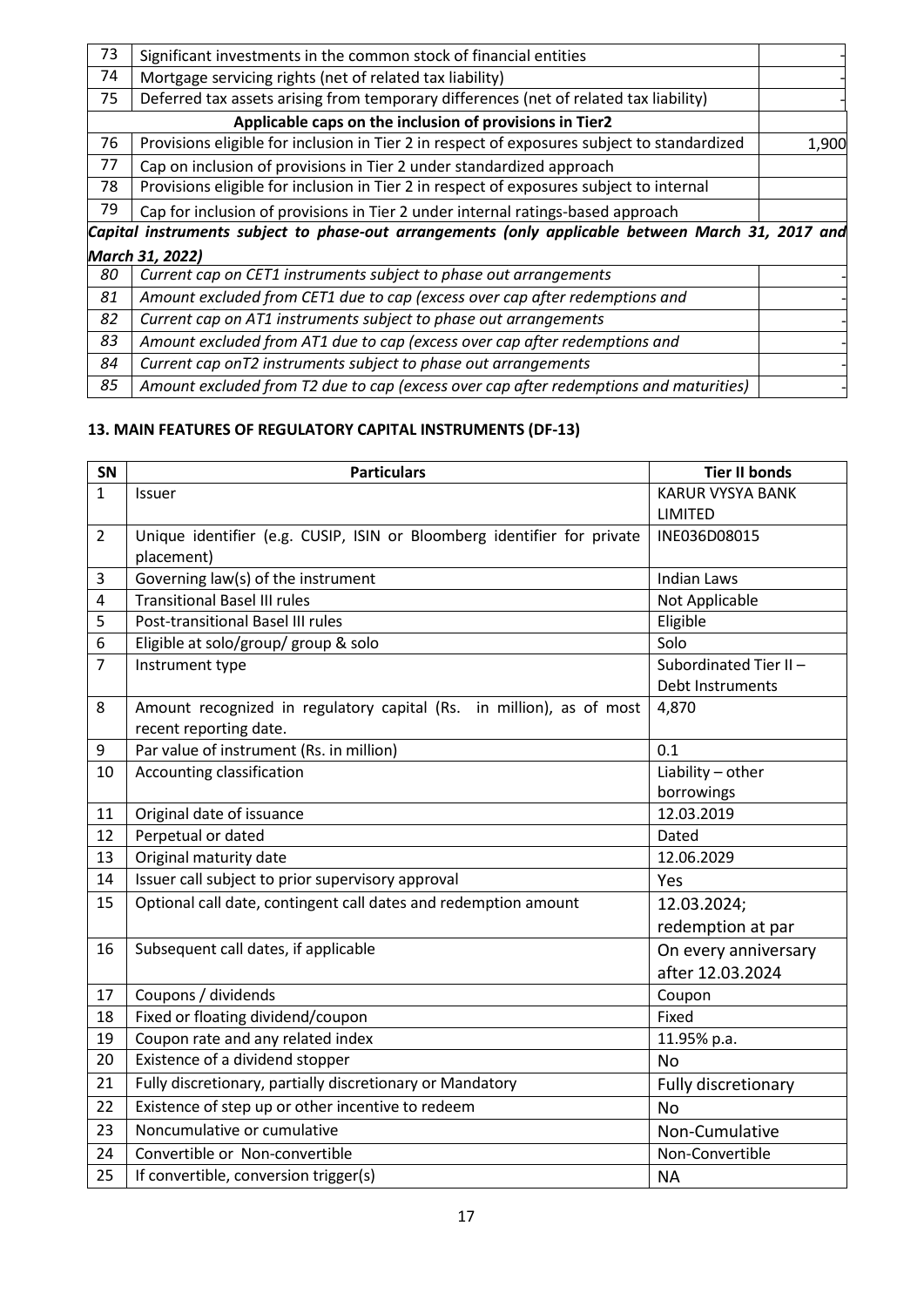| 26 | If convertible, fully or partially                                          | <b>NA</b>                |
|----|-----------------------------------------------------------------------------|--------------------------|
| 27 | If convertible, conversion rate                                             | <b>NA</b>                |
| 28 | If convertible, mandatory or optional conversion                            | <b>NA</b>                |
| 29 | If convertible, specify instrument type convertible into                    | NA.                      |
| 30 | If convertible, specify issuer of instrument it converts into               | <b>NA</b>                |
| 31 | Write-down feature                                                          | Yes                      |
| 32 | If write-down, write-down trigger(s)                                        | Point of non-viability   |
|    |                                                                             | trigger                  |
| 33 | If write-down, full or partial                                              | Full                     |
| 34 | If write-down, permanent or temporary                                       | Permanent                |
| 35 | If temporary write-down, description of write-up mechanism                  | NA.                      |
| 36 | Position in subordination hierarchy in liquidation (specify instrument type | All depositors and other |
|    | immediately senior to instrument)                                           | creditors                |
| 37 | Non-compliant transitioned features                                         | <b>NA</b>                |
| 38 | If yes, specify non-compliant features                                      | <b>NA</b>                |

## **14. FULL TERMS AND CONDITIONS OF REGULATORY CAPITAL INSTRUMENTS (DF-14)**

| Instrument                                                           | <b>Terms &amp; Conditions</b> |                                                 |
|----------------------------------------------------------------------|-------------------------------|-------------------------------------------------|
| Unsecured Redeemable Non-Convertible<br>Tier II Bonds - INE036D08015 | Issue size                    | Rs. 4870 million                                |
|                                                                      | Face Value                    | Rs. 0.1 million per bond                        |
|                                                                      | Date of Allotment             | 12 <sup>th</sup> March 2019                     |
|                                                                      | Maturity                      | 12 <sup>th</sup> June 2029                      |
|                                                                      |                               | On 5 <sup>th</sup> anniversary from deemed date |
|                                                                      | Call Option                   | of allotment and annually thereafter            |
|                                                                      | Coupon                        | 11.95%                                          |
|                                                                      | Interest payment              | Annual                                          |

# **15. LEVERAGE RATIO DISCLOSURES (DF-17)**

*(Rs. In million)*

|                                                   | <b>Item</b>                                                                                                                                 | Leverage ratio<br>framework |  |  |
|---------------------------------------------------|---------------------------------------------------------------------------------------------------------------------------------------------|-----------------------------|--|--|
| <b>On-balance sheet exposures</b>                 |                                                                                                                                             |                             |  |  |
| 1                                                 | On-balance sheet items (excluding derivatives and SFTs, but including collateral)                                                           | 711,747                     |  |  |
| $\overline{2}$                                    | (Asset amounts deducted in determining Basel III Tier 1 capital)                                                                            | (698)                       |  |  |
| 3                                                 | Total on-balance sheet exposures (excluding derivatives and SFTs) $(1 + 2)$                                                                 | 7,11,049                    |  |  |
| <b>Derivative exposures</b>                       |                                                                                                                                             |                             |  |  |
| 4                                                 | Replacement cost associated with all derivatives transactions (i.e. net of eligible cash<br>variation margin)                               | 97                          |  |  |
| 5                                                 | Add-on amounts for PFE associated with all derivatives transactions                                                                         | 170                         |  |  |
| 6                                                 | Gross-up for derivatives collateral provided where deducted from the balance sheet<br>assets pursuant to the operative accounting framework |                             |  |  |
| 7                                                 | (Deductions of receivables assets for cash variation margin provided in derivatives<br>transactions)                                        | $(-)$                       |  |  |
| 8                                                 | (Exempted CCP leg of client-cleared trade exposures)                                                                                        | $(-)$                       |  |  |
| 9                                                 | Adjusted effective notional amount of written credit derivatives                                                                            |                             |  |  |
| 10                                                | (Adjusted effective notional offsets and add-on deductions for written credit<br>derivatives)                                               | $(-)$                       |  |  |
| 11                                                | Total derivative exposures (sum of 4 to 10)                                                                                                 | 267                         |  |  |
| <b>Securities financing transaction exposures</b> |                                                                                                                                             |                             |  |  |